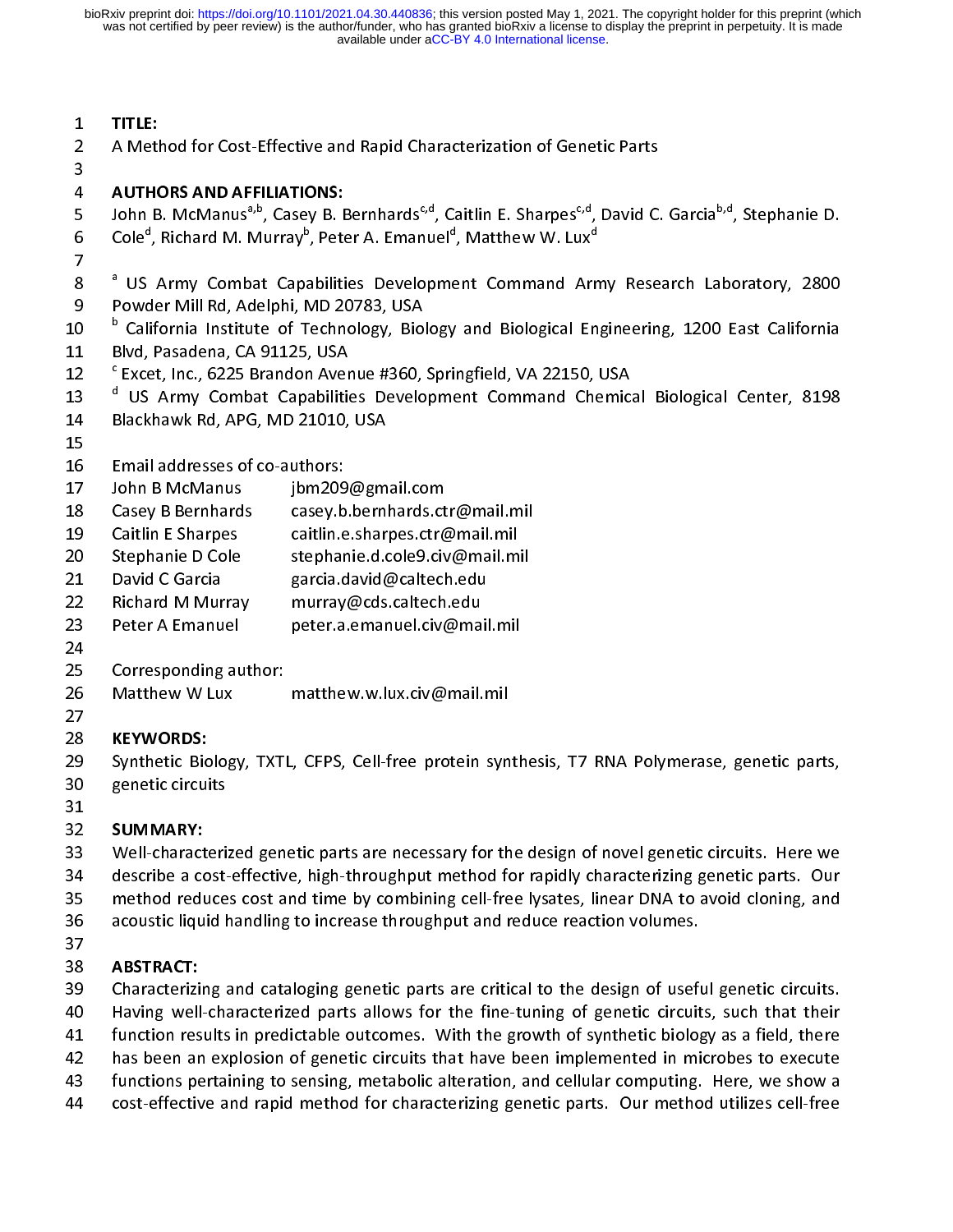lysate, prepared in-house, as a medium to evaluate parts via the expression of a reporter<br>46 protein. Template DNA is prepared by PCR-amplification using inexpensive primers to add<br>47 variant parts to the reporter gene, an 45 47 variant parts to the reporter gene, and the template is added to the reaction as linear DNA<br>48 without cloning. Parts that can be added in this way include promoters, operators, ribosome<br>49 binding sites, insulators, an 48 vithout cloning. Parts that can be added in this way include promoters, operators, ribosome<br>49 binding sites, insulators, and terminators. This approach, combined with the incorporation of an 49 binding sites, insulators, and terminators. This approach, combined with the incorporation of an<br>50 acoustic liquid handler and 384-well plates, allows the user to carry out high-throughput 49 50 acoustic liquid handler and 384-well plates, allows the user to carry out high-throughput<br>491 evaluations of genetic parts in a single day. By comparison, cell-based screening approaches<br>492 erguire time-consuming cl 52 require time-consuming cloning and have longer testing times due to overnight culture and<br>53 culture density normalization steps. Further, working in cell-free lysate allows the user to exact 52 acoustic lime-consuming cloning and have longer testing times due to overnight culture and<br>53 aculture density normalization steps. Further, working in cell-free lysate allows the user to exact For the construction of the many cloning and have longer tering and the top components.<br>53 culture density normalization steps. Further, working in cell-free lysate allows the user to exact<br>54 tighter control over the expr 54 tighter control over the expression conditions through the addition of exogenous components,<br>55 or by titrating DNA concentrations rather than relying on limited plasmid copy numbers.<br>56 Because this method retains a ce 55 or by titrating DNA concentrations rather than relying on limited plasmid copy numbers.<br>56 Because this method retains a cell-like environment, the function of the genetic part will<br>57 typically mimic its function in wh 56 Decause this method retains a cell-like environment, the function of the genetic part will storm than book concentrations in whole cells.<br>58<br>58 typically mimic its function in whole cells.

59 INTRODUCTION:<br>60 A core effort of synthetic biology is the development of genetic tool kits containing well-59<br>60<br>61 61 characterized parts, which can be used to construct genetic circuits<sup>1</sup> that carry out useful 62 functions when deployed in microbes or cell-free lysate. Areas in which such genetic circuits 62 functions when deployed in microbes or cell-free lysate. Areas in which such genetic circuits 63 have found purchase are sensing<sup>2-5</sup>. human performance<sup>6,7</sup>, biofuels<sup>8,9</sup>, materials 63 have found purchase are sensing<sup>2–5</sup>, human performance<sup>6,7</sup>, biofuels<sup>8,9</sup>, materials<br>64 production<sup>10,11</sup>, and cellular-computing<sup>12</sup>. Registries of standardized-genetic-parts-have-been batture found purchase are sensing<sup>2–5</sup>, human performance<sup>6,7</sup>, biofuels<sup>8,9</sup>, materials<br>64 production<sup>10,11</sup>, and cellular computing<sup>12</sup>. Registries of standardized genetic parts have been<br>65 established<sup>13</sup> to catalog 64 production<sup>19,11</sup>, and cellular computing<sup>11</sup>. Registries of standardized genetic parts have been<br>65 established<sup>13</sup> to catalog new and existing parts into categories like promoters, operators, coding<br>66 sequences, and 65 established<sup>45</sup> to catalog new and existing parts into categories like promoters, operators, coding<br>66 sequences, and terminators, to name just a few. Efforts such as the iGEM competition<sup>14</sup> have<br>67 been instrumental i 66 sequences, and terminators, to name just a few. Efforts such as the iGEM competition<sup>4</sup> have<br>67 been instrumental in characterizing and cataloging these genetic parts. Methods, such as UNS<sup>15</sup><br>68 and 3G<sup>16</sup>, have been d been instrumental in characterizing and cataloging these genetic parts. Methods, such as UNS<sup>15</sup><br>68 and 3G<sup>16</sup>, have been developed to facilitate the rapid assembly of these parts into useful<br>69 genetic circuits. Software and 3G16 68 , have been developed to facilitate the rapid assembly of these parts into useful 69 genetic circuits. Software, such as Cello<sup>2</sup>', have even been developed to automate the<br>70 composition of well-characterized parts into circuits that achieve a desired function. However,<br>71 th 71 the assembly of useful genetic circuits with predictable function rests on the presumption that<br>72 the genetic tool kits contain well-characterized genetic parts. Due to the necessity of these tool<br>73 kits toward the ad The assembly of useful general entity the predictable function restrict the predimption that<br>72 the genetic tool kits contain well-characterized genetic parts. Due to the necessity of these tool<br>73 kits toward the advancem 22 The general communication contains contained general parts. The necessity of the necessity of the necessity<br>74 Circuits and parts with appropriate characterization data have been described<sup>18–22</sup>. 74 circuits and parts with appropriate characterization data have been described $^{18-22}$ .<br>75

76 One category of components useful to the implementation of genetic circuits are orthogonal<br>22 parts, such as T7 RNA polymerase (T7 RNAP) and its cognate T7 promoter. The genetic systems 76<br>77<br>78 78 of *Escherichia coli* are well-developed and many genetic circuits have been deployed and<br>79 characterized in this organism. T7 RNAP is particularly well-suited as an orthogonal actuator for 79 but characterized in this organism. T7 RNAP is particularly well-suited as an orthogonal actuator for the host<br>80 benetic circuits in *E. coli,* owing to its ability to partially insulate circuit function from the host 279 characterized in this organism. T7 RNAP is particularly well-suited as an orthogonal actuator for genetic circuits in *E. coli*, owing to its ability to partially insulate circuit function from the host metabolism<sup>23</sup> 80 genetic circuits in *E. coli,* owing to its ability to partially insulate circuit function from the host<br>81 metabolism<sup>23</sup>. However, the major drawback of T7 RNAP is the lack of direct regulatory<br>82 mechanisms. Until re metabolism<sup>23</sup>. However, the major drawback of T7 RNAP is the lack of direct regulatory mechanisms. Until recently, regulated T7 promoters were limited to a small set that had been engineered by insertion of bacterial ope 81 metabolism<sup>es</sup>. However, the major drawback of T7 RNAP is the lack of direct regulatory<br>82 mechanisms. Until recently, regulated T7 promoters were limited to a small set that had been<br>83 engineered by example in the contribution of the control of process to promote the control of this gap, we wanted<br>84 to develop a method for the rapid characterization of libraries of regulated T7 promoters. We engineered by insertion of bacterial operator sequences<sup>24,25</sup>. In order to fill this gap, we wanted<br>84 to develop a method for the rapid characterization of libraries of regulated T7 promoters. We<br>85 originally 85 originally developed the method, presented here, for rapidly characterizing spatial<br>86 combinations.of the T7 promoter and bacterial operator sequences along with their cognate<br>87 repressor proteins. We validated our me 86 combinations of the T7 promoter and bacterial operator sequences along with their cognate<br>87 or epressor proteins. We validated our methodology using the tetracycline regulatory system<br>88 (*tet*), by investigating the e 87 epressor proteins. We validated our methodology using the tetracycline regulatory system<br>88 (tet), by investigating the effects of proximity of the tetracycline operator (tetO) sequence to  $12.2$  repressed proteins. We calidated our methodology using the tetracycline regulator ( $tetO$ ) sequence to  $12.2$  regulatory system.  $88.88 \pm 0.000$  in the effects of proximity of the tetracycline operator (tetracycline operator to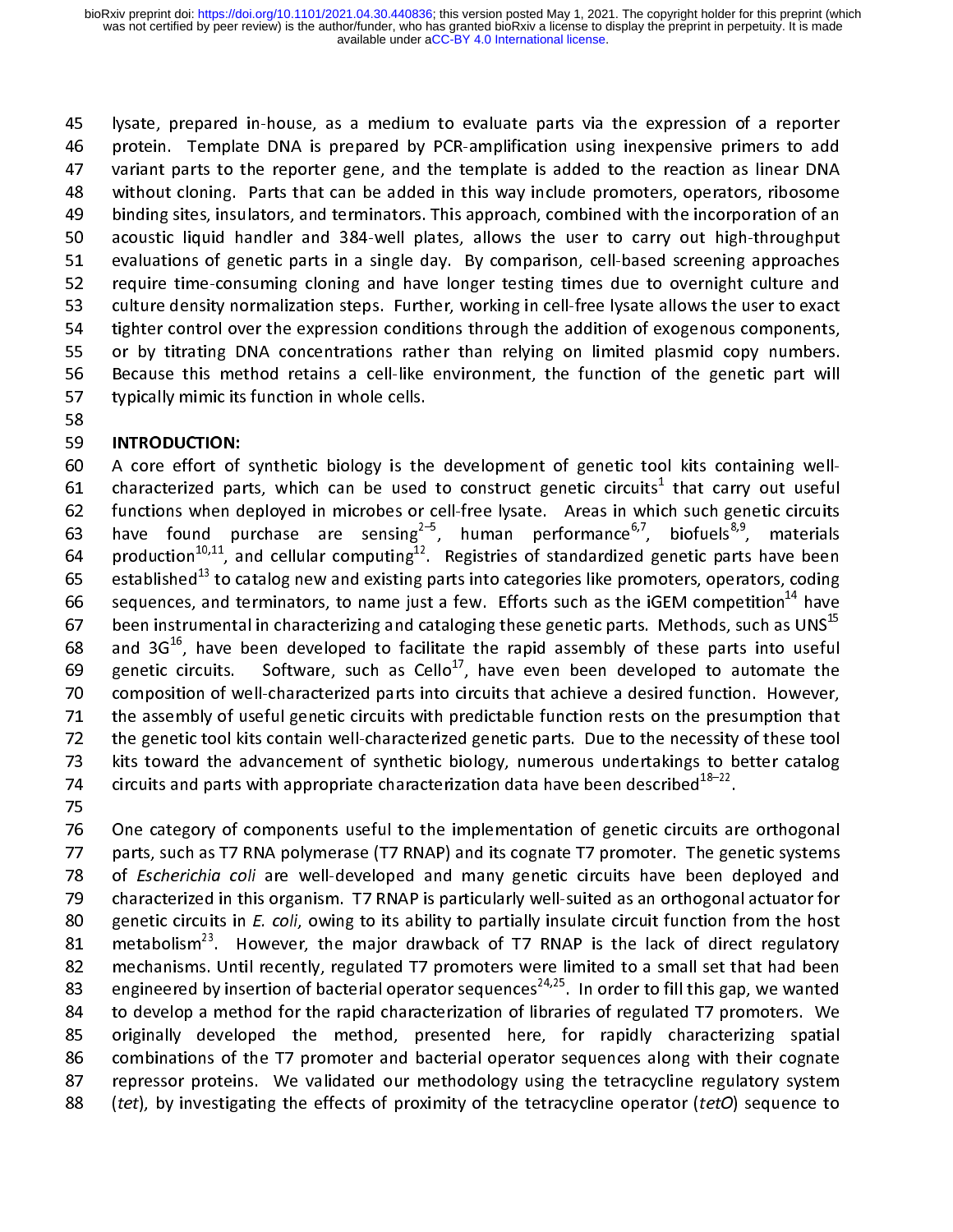89 90 important insights into the kinetics of T7-driven expression and into the future design of<br>91 engineered T7-based transcription factors<sup>26</sup>. We believe that this methodology can be applied 91 engineered T7-based transcription factors<sup>26</sup>. We believe that this methodology can be applied<br>92 to the characterization of other types of genetic parts as well. In the meantime, others have engineered T7-based transcription factors<sup>26</sup>. We believe that this methodology can be applied<br>92 to the characterization of other types of genetic parts as well. In the meantime, others have<br>93 expanded the range of such expanded the range of such regulated T7 promoters considerably<sup>27</sup>.

95 Here, we present methodology that uses PCR to amplify template DNA via primers that add<br>96 Deraiant genetic parts to a reporter gene. These genetic parts are evaluated using cell-free 95<br>96<br>97 96 variant genetic parts to a reporter gene. These genetic parts are evaluated using cell-free<br>97 Iysate, prepared in-house, as a cost-effective medium to measure the expression of the 196 variant generic parts to a reporter generic model in parts are evaluated aring centres.<br>98 by reporter protein by cell-free protein synthesis (CFPS). Several studies have demonstrated the expression prepared in house, as a constrained in-house in-house in-house reporter protein by cell-free protein synthesis (CFPS). Several studies have demonstrated the utility of CFPS for prototyping genetic components<sup>28–</sup> 99 utility of CFPS for prototyping genetic components<sup>28–32</sup>. Note that while we prepare our cell-<br>00 free lysates here based on Sun et al.<sup>33</sup>, numerous other commercial kits and protocols<sup>34,35</sup> utility of CFPS for prototyping genetic components<sup>28–32</sup>. Note that while we prepare our cell-<br>100 free lysates here based on Sun et al.<sup>33</sup>, numerous other commercial kits and protocols<sup>34,35</sup><br>101 should work similarly. free 101 should work similarly. We have included the use of an acoustic liquid handler and 384-well<br>102 plates to increase throughput and decrease the volume of materials required. Previous work<br>103 has demonstrated succe 103 has demonstrated successful use of acoustic liquid handling at significantly lower volumes<sup>36,37</sup><br>104 vith variability comparable to manual pipetting at larger volumes<sup>38</sup>. CFPS removes the has demonstrated successful use of acoustic liquid handling at significantly lower volumes<sup>36,37</sup><br>104 buth variability comparable to manual pipetting at larger volumes<sup>38</sup>. CFPS removes the<br>105 buth requirement of working requirement of working in whole cells and reduces the amount of time for screening many<br>106 genetic parts to a single day, while still maintaining a cell-like environment. A second<br>107 advantage of CFPS is that the user ca 106 genetic parts to a single day, while still maintaining a cell-like environment. A second<br>107 advantage of CFPS is that the user can exact tighter control over the expression conditions<br>108 through the addition of exoge 107 advantage of CFPS is that the user can exact tighter control over the expression conditions<br>108 through the addition of exogenous components via the acoustic liquid handler. The generation 108 through the addition of exogenous components via the acoustic liquid handler. The generation<br>109 of variants by changing PCR primers and then using linear DNA in the CFPS reactions 109 of variants by changing PCR primers and then using linear DNA in the CFPS reactions<br>110 dramatically cuts the cost and time of variant preparation compared to cloning or synthesis.<br>111 Though we had initially developed 111 Though we had initially developed this method for the characterization of engineered T7<br>112 promoters regulated by transcription factors<sup>26</sup>, other parts that can be changed by PCR-111 Though we had initially developed this method for the characterization of engineered T7<br>112 promoters regulated by transcription factors<sup>26</sup>, other parts that can be changed by PCR-112 promoters regulated by transcription factors<sup>26</sup>, other parts that can be changed by PCR-<br>113 amplification include promoters, operators, RBS sequences, insulators, and terminators. We amplification include promoters, operators, RBS sequences, insulators, and terminators. We<br>114 hope that through this methodology, the synthetic biology community can grow the number of<br>115 characterized parts for the asse 114 hope that through this methodology, the synthetic biology community can grow the number of<br>115 characterized parts for the assembly of predictable genetic circuits with useful function.<br>116 characterized parts for the assembly of predictable genetic circuits with useful function.<br>PROTOCOL:

122<br>123<br>124

127<br>128<br>129

- 116<br>116<br>117 **PROTOCOL:**
- 117<br>118<br>119 1. Preparation of Cell Extract
- 120 1.1. Preparation of Media<br>121 120
- 122 1.1.1. For 2xYT media: Add 16 g of tryptone, 10 g yeast extract, 5 g NaCl to 900<br>mL of deionized water. Adjust pH to 7.0 with 5 M NaOH and adjust 123 123 mL of deionized water. Adjust pH to 7.0 with 5 M NaOH and adjust<br>124 molume of solution to 1 L using deionized H2O. Alternatively, purchase<br>125 2xYT media. 124 mL on the solution to 1 L using deionized H2O. Alternatively, purchase<br>125 media. 2xYT media.<br>126 mL 126 mL 200 with 5 M Naoh and adjust parameter. And adjust parameter. And adjust purchase i  $125$  2xYT media.  $2 \times 10^{-10}$  and  $2 \times 10^{-10}$  and  $2 \times 10^{-10}$  and  $2 \times 10^{-10}$  and  $2 \times 10^{-10}$  and  $2 \times 10^{-10}$  and  $2 \times 10^{-10}$  and  $2 \times 10^{-10}$  and  $2 \times 10^{-10}$  and  $2 \times 10^{-10}$  and  $2 \times 10^{-10}$  and  $2 \times 10^{-10}$  and
- 127 1.1.2. For S30B buffer: Prepare a solution of 14 mM Mg-glutamate, 60 mM K-<br>glutamate, and 5 mM Tris (pH 8.2) in 2 L of deionized water. Use 2 M Tris 128 128 glutamate, and 5 mM Tris (pH 8.2) in 2 L of deionized water. Use 2 M Tris<br>129 to get pH to 8.2. Store at 4 °C. Complete solution by adding DTT to 1 mM<br>130 final concentration just before use. 129 129 to get pH to 8.2. Store at 4 °C. Complete solution by adding DTT to 1 mM<br>130 final concentration just before use.<br>131 129 to get pH to 8.2. Store at 4  $\sigma$ . Store solution by adding DTT to 1 mm<br>130 final concentration just before use.
- 1.2. Preparation of Cells. 131 132 1.2. Preparation of Cells<br>132 1.2. Preparation of Cells<br>132 1.2. Preparation of Cells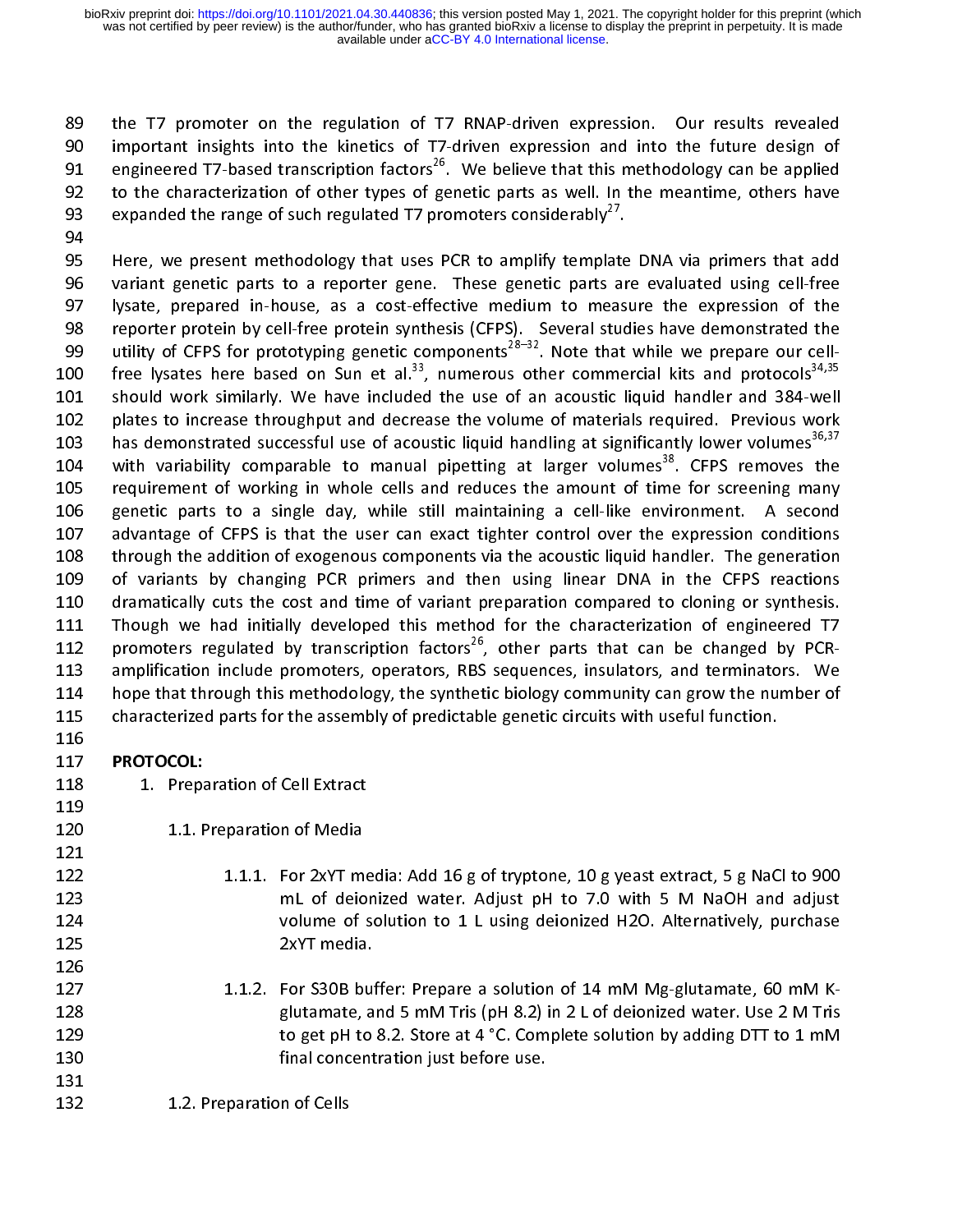| 133 |                 |                                                                                        |
|-----|-----------------|----------------------------------------------------------------------------------------|
| 134 |                 | 1.2.1. Streak E. coli K12 Rosetta cells onto a plate of LB agar and incubate at        |
| 135 |                 | 37°C for 10 to 14 h.                                                                   |
| 136 |                 |                                                                                        |
| 137 |                 | 1.2.2. From a single colony, inoculate one 10 mL culture tube containing 3 mL of       |
| 138 |                 | 2xYT medium with E. coli K12 Rosetta cells. Incubate this tube at 37°C,                |
| 139 |                 | shaking at 250 rpm, for 8 h.                                                           |
| 140 |                 |                                                                                        |
| 141 |                 | 1.2.3. From the 3 mL culture, inoculate 50 µL into a 500 mL flask containing 50        |
| 142 |                 | mL 2xYT medium. Incubate this flask at 37°C, shaking at 250 rpm, for 8 h.              |
| 143 |                 |                                                                                        |
| 144 |                 | 1.2.4. From the 50 mL culture, inoculate 7.5 mL into four 4 L baffled flasks           |
| 145 |                 | containing 0.75 L 2xYT medium. Incubate these flasks at 37°C, shaking at               |
| 146 |                 | 220 rpm, until they have reached an optical density at 600 nm of 2 to 4,               |
| 147 |                 | approximately 3-4 h.                                                                   |
| 148 |                 |                                                                                        |
| 149 |                 | 1.2.5. Harvest the cells from each flask by centrifugation, in 1 L containers, at      |
| 150 |                 | 5000 x g for 12 min. Discard the supernatant.                                          |
| 151 |                 |                                                                                        |
| 152 |                 | 1.2.6. Wash each cell pellet with 150 mL of ice cold S30B buffer by completely         |
| 153 |                 | resuspending them, then collect the cells again by centrifugation at 5,000             |
| 154 |                 | x g for 12 min. Discard the supernatant.                                               |
| 155 |                 |                                                                                        |
| 156 |                 | 1.2.7. Wash each cell pellet again in 40 mL of ice cold S30B buffer by completely      |
| 157 |                 | resuspending them. Transfer the cells to a 50 mL conical tube and collect              |
| 158 |                 | the cells again by centrifugation at 775 x g for 8 min. Discard the                    |
| 159 |                 | supernatant.                                                                           |
| 160 |                 |                                                                                        |
| 161 |                 | 1.2.8. Weigh the cell pellets. Flash freeze the cell pellets in liquid nitrogen. Store |
| 162 |                 | the cell pellets at -80°C.                                                             |
| 163 |                 |                                                                                        |
| 164 | 1.3. Cell Lysis |                                                                                        |
| 165 |                 |                                                                                        |
| 166 |                 | 1.3.1. Thaw cell pellets on ice.                                                       |
| 167 |                 |                                                                                        |
| 168 |                 | 1.3.2. Resuspend each cell pellet in 1.4 mL of S30B buffer per 1 g of cell pellet.     |
| 169 |                 |                                                                                        |
| 170 |                 | 1.3.3. Lyse the cells by French pressure cell at 640 psi at 4°C. Collect the lysate    |
| 171 |                 | on ice and add 3 µL of 1 M DTT per 1 mL of lysate immediately after lysis.             |
| 172 |                 |                                                                                        |
| 173 |                 | NOTE: It is best to tap the French press release valve with a small metal              |
| 174 |                 | rod in order to maintain even pressure and avoid sudden drops in                       |
| 175 |                 | pressure.                                                                              |
| 176 |                 |                                                                                        |
|     |                 |                                                                                        |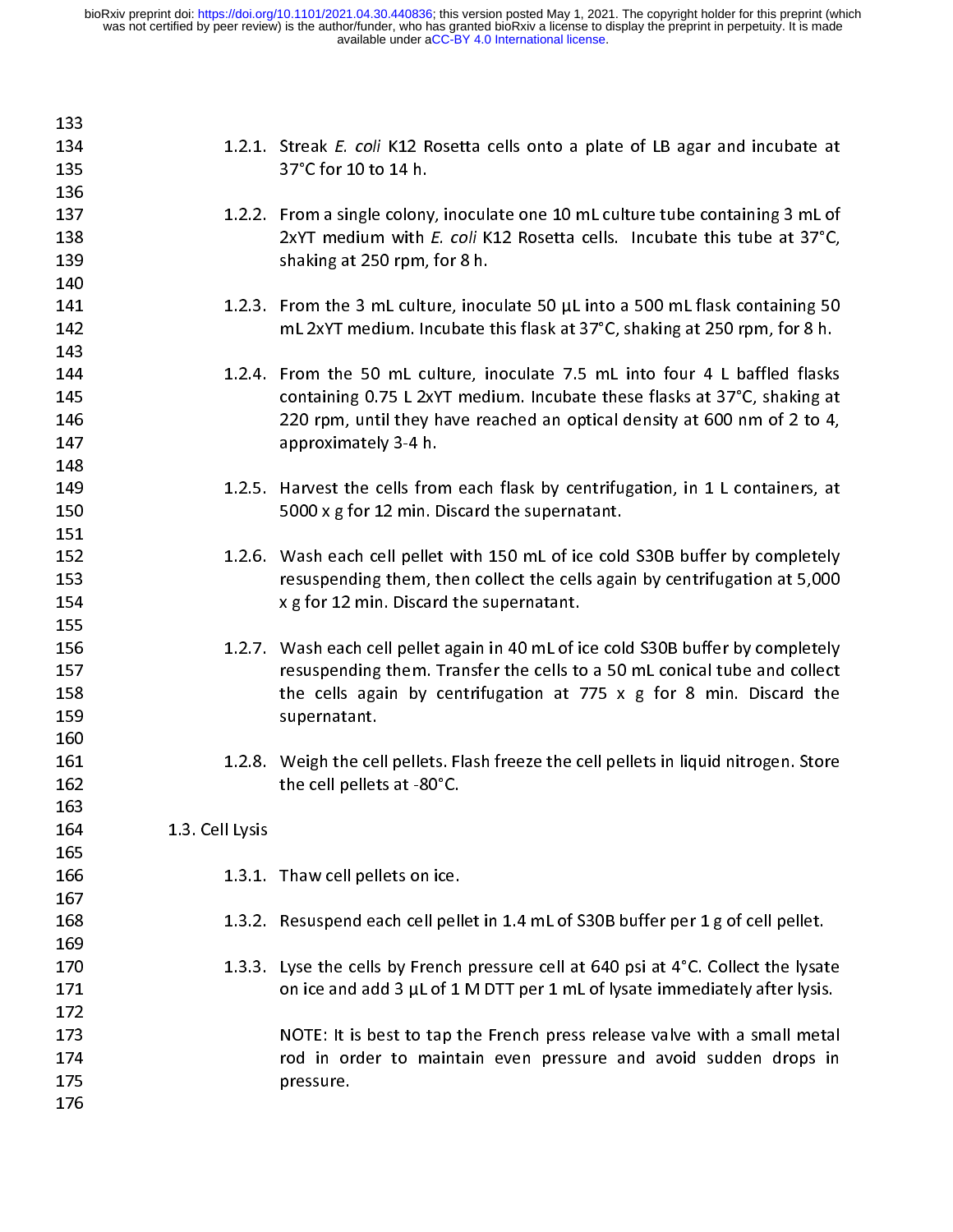| 177<br>178 |    |                             | 1.3.4. Clear the lysate by centrifugation at 30,000 x g for 30 min at $4^{\circ}$ C and<br>discard the pellet. |
|------------|----|-----------------------------|----------------------------------------------------------------------------------------------------------------|
| 179        |    |                             |                                                                                                                |
| 180        |    |                             | 1.3.5. Centrifuge the supernatant a second time at $30,000 \times g$ for 30 min at $4^{\circ}$ C               |
| 181        |    |                             | and discard the pellet.                                                                                        |
| 182        |    |                             |                                                                                                                |
| 183        |    |                             | 1.3.6. Incubate the supernatant in a 37°C water bath for 1 h.                                                  |
| 184        |    |                             |                                                                                                                |
| 185        |    |                             | 1.3.7. Clear the supernatant by centrifugation at 15,000 x g for 15 min at $4^{\circ}$ C                       |
| 186        |    |                             | and discard the pellet.                                                                                        |
| 187        |    |                             |                                                                                                                |
|            |    |                             |                                                                                                                |
| 188        |    |                             | 1.3.8. Centrifuge the supernatant a second time at 15,000 x g for 15 min at 4°C                                |
| 189        |    |                             | and discard the pellet.                                                                                        |
| 190        |    |                             |                                                                                                                |
| 191        |    |                             | 1.3.9. Distribute the supernatant in 100 µL aliquots into 1.5 mL microcentrifuge                               |
| 192        |    |                             | tubes and flash freeze them in liquid nitrogen. Store the supernatant at -                                     |
| 193        |    |                             | 80°C.                                                                                                          |
| 194        |    |                             |                                                                                                                |
| 195        | 2. | Linear Template Preparation |                                                                                                                |
| 196        |    |                             |                                                                                                                |
| 197        |    | 2.1. Primer Design          |                                                                                                                |
| 198        |    |                             |                                                                                                                |
| 199        |    |                             | 2.1.1. For the forward primers, choose a minimum of 20 bp on the 32 end of                                     |
| 200        |    |                             | the primer to match the 5 <sup>2</sup> end of the coding strand of the reporter gene.                          |
| 201        |    |                             | Design the remainder of the 5 <sup>2</sup> end of the primer to add the genetic                                |
| 202        |    |                             | parts of interest to the reporter gene via PCR-amplification (Fig. 1A and                                      |
| 203        |    |                             | Fig. $2$ ).                                                                                                    |
| 204        |    |                             |                                                                                                                |
| 205        |    |                             | 2.1.2. For the reverse primer, choose a sequence on the $5\overline{2}$ end of the non-                        |
| 206        |    |                             | coding strand of the reporter gene, directly downstream from the                                               |
| 207        |    |                             | terminator. Alternatively, for parts at the end of the gene, such as C-                                        |
| 208        |    |                             | terminal tags, design primers to introduce the part of interest. Note that                                     |
| 209        |    |                             | inclusion of a terminator may not be required for expression from linear                                       |
| 210        |    |                             | DNA in cell-free systems. Be sure that the reverse primer's annealing                                          |
| 211        |    |                             | temperature is within 5°C of the annealing temperature of the entire                                           |
| 212        |    |                             | forward primer.                                                                                                |
| 213        |    |                             |                                                                                                                |
| 214        |    |                             | NOTE: DNA providers typically synthesize primers with a standard length                                        |
| 215        |    |                             | of up to ~60 bases. While longer primers can be synthesized and                                                |
| 216        |    |                             | implemented, costs often increase dramatically. Alternatively, multiple                                        |
| 217        |    |                             | overlapping primers can be designed to the 52 or 32 ends of the gene,                                          |
| 218        |    |                             | and longer sequences or multiple parts can be added to the reporter                                            |
| 219        |    |                             | through multiple rounds of PCR.                                                                                |
| 220        |    |                             |                                                                                                                |
|            |    |                             |                                                                                                                |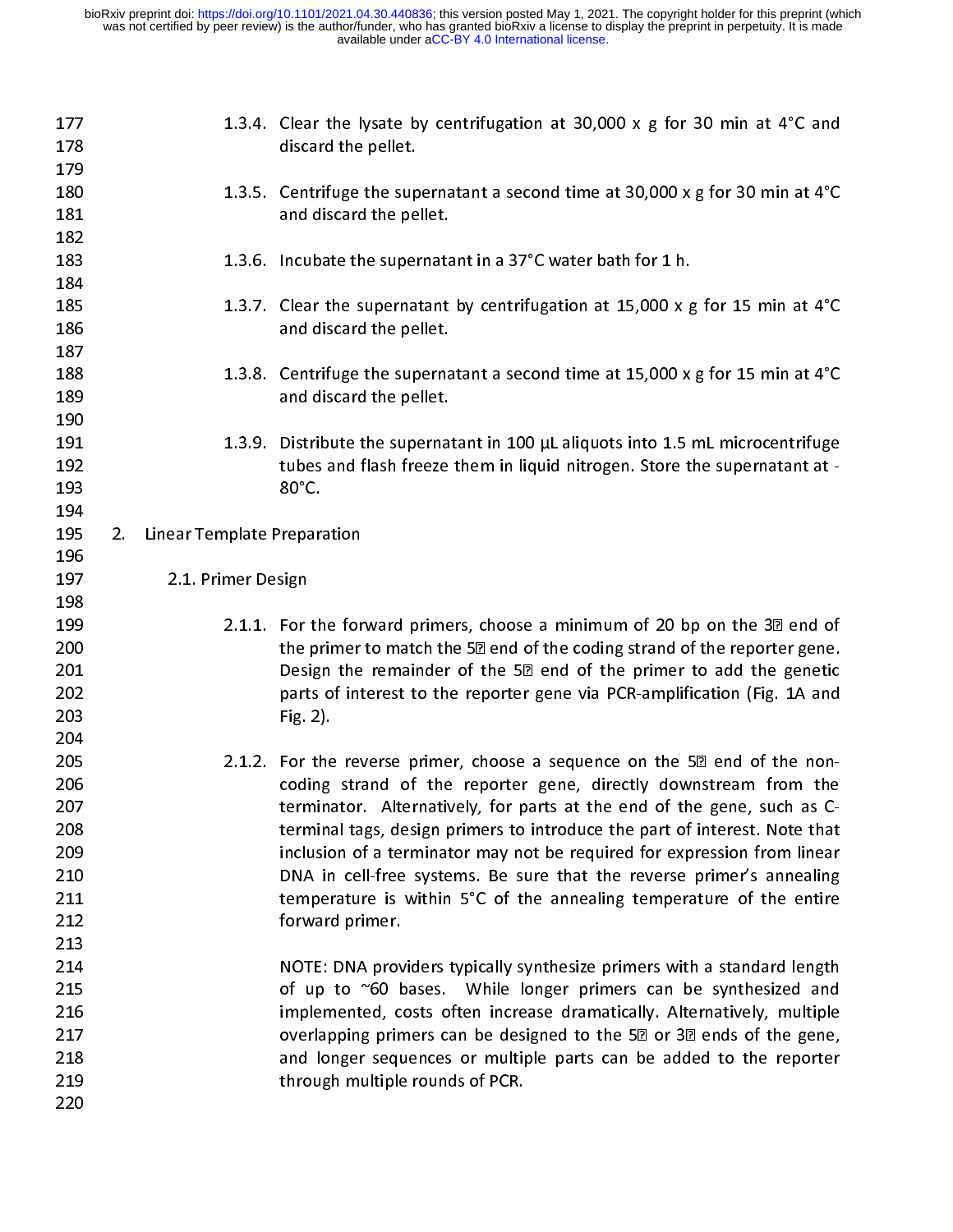| 221 | NOTE: The template containing the reporter gene to be amplified need                       |
|-----|--------------------------------------------------------------------------------------------|
| 222 | not be a plasmid. Genomic DNA or linear blocks ordered from                                |
| 223 | commercial vendors may also be suitable as template DNA.                                   |
| 224 |                                                                                            |
| 225 | 2.2. Linear Template Amplification                                                         |
| 226 |                                                                                            |
| 227 | 2.2.1. Determine the number of PCR reactions to perform and calculate the                  |
| 228 | amount of each component required using Table 1.                                           |
| 229 |                                                                                            |
| 230 | 2.2.2. Prepare the master mix and store it on ice. Aliquot 40 $\mu$ L of the master        |
| 231 | mix into the determined number of PCR tubes and add 10 µL of Forward                       |
| 232 | Primer (5 $\mu$ M) to each appropriately-labeled, corresponding PCR tube.                  |
| 233 |                                                                                            |
| 234 | 2.2.3. Place PCR tubes into the thermocycler and run the following PCR                     |
| 235 | program:                                                                                   |
| 236 |                                                                                            |
| 237 | $98^{\circ}$ C $-3$ min                                                                    |
| 238 |                                                                                            |
| 239 |                                                                                            |
| 240 |                                                                                            |
|     | 72°C - 10 min                                                                              |
| 241 |                                                                                            |
| 242 | $4^{\circ}$ C - hold                                                                       |
| 243 |                                                                                            |
| 244 | Where XX represents the temperature for the lower annealing                                |
| 245 | temperature primer. YY represents the extension time calculated for                        |
| 246 | the length of the amplicon $(30 s - 1 min / kb$ for Q5 polymerase). These                  |
| 247 | conditions may need to be optimized for different primers and/or                           |
| 248 | templates (see 2.3 and Discussion).                                                        |
| 249 |                                                                                            |
| 250 | 2.2.4. Add 1 $\mu$ L of Ndel restriction enzyme to digest the original template.           |
| 251 | Incubate the reaction at $37^{\circ}$ C for 1 h. This step is not necessary if a           |
| 252 | synthetic block was used as the original template.                                         |
| 253 |                                                                                            |
| 254 | 2.2.5. Analyze 5 $\mu$ L of each PCR product by gel electrophoresis. Separate the          |
| 255 | product using a 1% agarose gel at 180 V for 20 min.                                        |
| 256 |                                                                                            |
| 257 | 2.3. Purify the linear template according to the QIAquick PCR Purification Kit, or by your |
| 258 | preferred PCR cleanup method. If multiple bands were present by gel                        |
| 259 | electrophoresis analysis, see the Discussion section for troubleshooting OR purify         |
| 260 | the correct molecular weight bands by QIAquick Gel Extraction Kit, or by your              |
| 261 | preferred extraction method.                                                               |
| 262 |                                                                                            |
| 263 | 2.4. Quantify each DNA template using a NanoDrop spectrophotometer, or your                |
| 264 | preferred spectrophotometric instrument. Be sure to assess DNA template quality            |
|     |                                                                                            |
|     |                                                                                            |
|     |                                                                                            |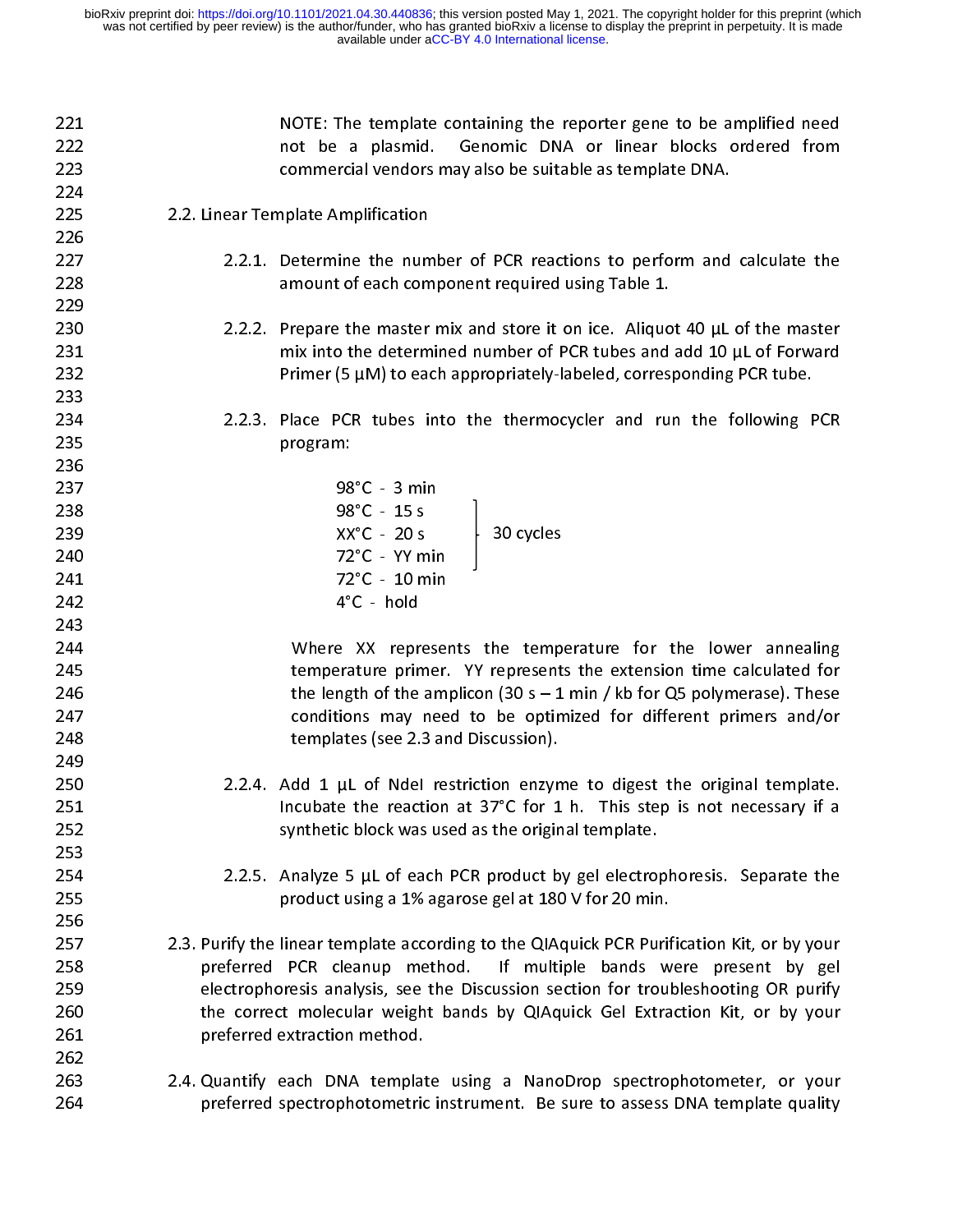by assuring that the 260 nm / 280 nm ratio is approximately 1.8. Further, a portion<br>266 6 16 of the samples can be separated using a 1% agarose gel at 180 V for 20 min, a<br>267 5 2000 100 second time, to check that any unwan 265 266 of the samples can be separated using a 1% agarose gel at 180 V for 20 min, a 20 °C. purification. DNA samples may be stored at -20 °C.<br>3. Purified Protein Preparation 270 3. Purified Protein Preparation.<br>271 270 272<br>273<br>274 272 3.1. Protein Expression<br>273 3.1.1. For each protein to be expressed, assemble the  $E$ . coli-codon optimized gene into a pET-22b expression vector and transform the expression 275 gene into a pET-22b expression vector and transform the expression<br>276 gene into a pET-22b expression vector and transform the expression<br>277<br>277 3.1.2. For each protein, inoculate, from a single colony, a 10 mL cultur 275<br>276 276 a.e. plasmid into BL21(DE3) Rosetta expression cells.<br>277 278 278 3.1.2. For each protein, inoculate, from a single colony, a 10 mL culture tube<br>279 containing 3 mL of LB medium. Incubate these tubes at 37°C, shaking at 278<br>279<br>280 278 3.1.2. For each protein, inoculate, from a single colony, a 10 mL culture tube 279 containing 3 mL of LE medium. Included these tubes at 37°C, shaking at 37°C, shaking at 37°C, shaking at 37°C, shaking at 37°C, shaking at 37°C, shaking at 37°C, shaking at 37°C, shaking at 37°C, shaking at 37°C, shaki 282<br>283<br>284 280 250 rpm, overnight. 282 3.1.3. Inoculate a 2 L flask containing 750 mL of LB medium with 1 mL of 284 **overage flashed culture flashed culture** they reach an OD<sub>600</sub> of 0.6–1.0. 286 3.1.4. Induce protein expression by adding 0.75 mL of 1 M IPTG in water to each 286 3.1.4. Induce protein expression by adding 0.75 mL of 1 M IPTG in water to each 287<br>288  $288$  for 4 h.<br>289 290 3.1.5. Harvest the cells from each flask, using a 1 L centrifuge bottle, by<br>291 centrifugation at 5000 x g for 12 min. Discard the supernatant. 290<br>291<br>292 centrifugation at 5000 x g for 12 min. Discard the supernatant. 293 293 3.1.6. Transfer the pellets to a 50 mL conical tube and weight each pellet.<br>294 Expect 2-5 g per 0.75 mL. Flash-freeze the cells in liquid nitrogen and 293<br>294<br>295 294 295 201. Expect 2-5 g per 0.75 mL. Flash-freeze the cells in liquid nitrogen and 295<br>295 296 metal to a store them at -80 °C or proceed to 4.2.1. store them at -80  $^{\circ}$ C or proceed to 4.2.1. 297 295 store them at -80 °C or proceed to 4.2.1. 299<br>300<br>301 299 3.2.1. Thaw the cell pellet in room temperature water and resuspend,<br>300 **homogenously, in lysis buffer, using 5 mL** lysis buffer per 1 g cell pellet. homogenously, in lysis buffer, using 5 mL lysis buffer per 1 g cell pellet. 302 3.2.2. Lyse the cells by sonication. Separate the cell homogenate so that there<br>303 is no more than 30 mL per 50 mL conical tube and place each tube on ice. 302<br>303<br>304 304 is no more the cells using a QSonica Ultrasonic Processor sonicator with a 0.16<br>305 in Manneter probe. Lyse the cells in 15 s rounds with 30 s breaks, 10 302 3.2.2. Lyse the cells by sonication. Separate the cell homogenate so that there 305 cm diameter probe. Lyse the cells in 15 s rounds with 30 s breaks, 10<br>306 times.  $\frac{305}{305}$  cm diameter probe. Lyse the cells in 15 s rounds with 30 s rounds  $\frac{1}{2}$ 306 times. 308  $\mathcal{S}$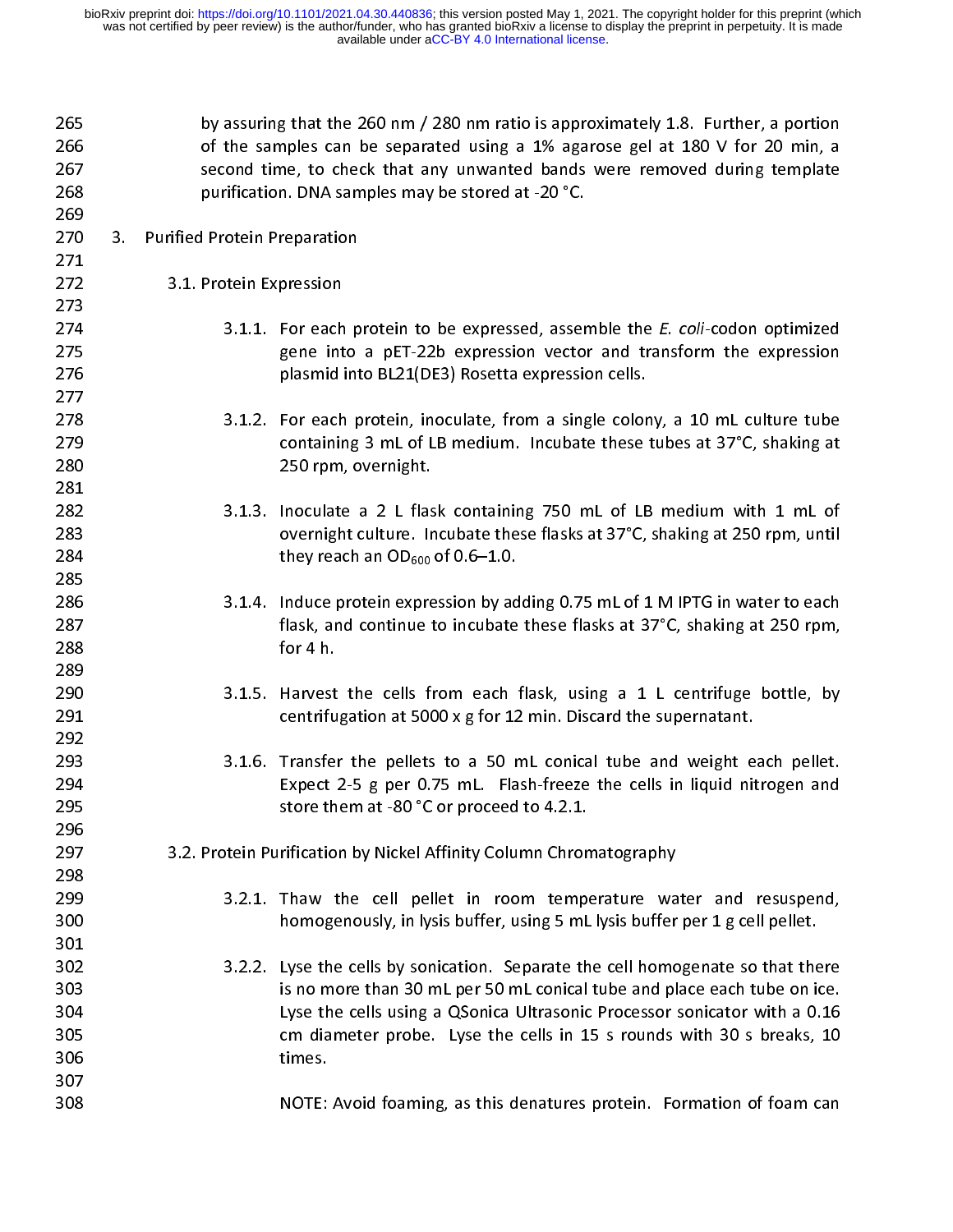| 309<br>310 |                                   | be avoided by keeping the tip at least 2/3 submerged in the lysate while<br>it is operational. |
|------------|-----------------------------------|------------------------------------------------------------------------------------------------|
| 311        |                                   |                                                                                                |
| 312        |                                   | 3.2.3. Clear the lysate by centrifugation at 15,000 x g for 30 min at 4 °C.                    |
| 313        |                                   |                                                                                                |
| 314        |                                   | 3.2.4. Incubate each 5 mL of supernatant with 1 mL of Ni-NTA resin at 4 °C, on a               |
| 315        |                                   | Thermo tube rotator (or equivalent) at 10 rpm for 1 h. Separate the cell                       |
| 316        |                                   | lysate / Ni-NTA slurry so that there is no more than 36 mL per 50 mL                           |
| 317        |                                   | conical tube.                                                                                  |
| 318        |                                   |                                                                                                |
| 319        |                                   | 3.2.5. Load the resin into a 5 cm diameter column. Wash the resin with 10 resin                |
| 320        |                                   | bed volumes of wash buffer.                                                                    |
| 321        |                                   |                                                                                                |
| 322        |                                   | 3.2.6. Collect the protein with three resin bed volumes of elution buffer and                  |
| 323        |                                   | concentrate the volume to 1.5 mL using a centrifugal concentrator with                         |
| 324        |                                   | the appropriate molecular weight cut-off membrane for each protein.                            |
| 325        |                                   |                                                                                                |
| 326        |                                   | 3.2.7. Dialyze the protein against 2 L of dialysis buffer at 4 °C for 1 h. Dialyze             |
| 327        |                                   | the protein again against 2 L of dialysis buffer overnight at 4 °C.                            |
| 328        |                                   |                                                                                                |
| 329        |                                   | 3.2.8. Quantify the protein using its molar extinction coefficient and absorbance              |
| 330        |                                   | at 280 nm. Analyze the protein for purity by separating it using SDS-PAGE                      |
| 331        |                                   | electrophoresis. Store the protein at -80 °C.                                                  |
| 332        |                                   |                                                                                                |
| 333        | Cell-Free Protein Synthesis<br>4. |                                                                                                |
|            |                                   |                                                                                                |
| 334        |                                   |                                                                                                |
| 335        |                                   | 4.1. Preparation of CFPS Reaction Mixture                                                      |
| 336        |                                   |                                                                                                |
| 337        |                                   | 4.1.1. Prepare Supplement Mix by following the Amino Acid Solution                             |
| 338        |                                   | Preparation, Energy Solution Preparation, and Buffer Preparation steps in                      |
| 339        |                                   | Sun et al. <sup>33</sup> These three solutions can be combined ahead of time,                  |
| 340        |                                   | aliquoted, and stored at -80 °C. Final concentrations should match those                       |
| 341        |                                   | described in Sun et al. <sup>33</sup> in the Experimental Execution of a TX-TL Reaction        |
| 342        |                                   | section.                                                                                       |
| 343        |                                   |                                                                                                |
| 344        |                                   | 4.1.2. Prepare GamS (protects linear DNA from degradation; see note in next                    |
| 345        |                                   | section), T7 polymerase, and repressor proteins using steps above (see 3.                      |
| 346        |                                   | Purified Protein Preparation), or obtain from a commercial vendor.                             |
| 347        |                                   |                                                                                                |
| 348        |                                   | 4.1.3. Determine the number of CFPS reactions to be performed and calculate                    |
| 349        |                                   | the amount of each component required using Table 2.                                           |
| 350        |                                   |                                                                                                |
| 351        |                                   | NOTE: The table above is a for a standard CFPS reaction. The volume of the                     |
| 352        |                                   | template, polymerase, and repressor protein can be varied or other                             |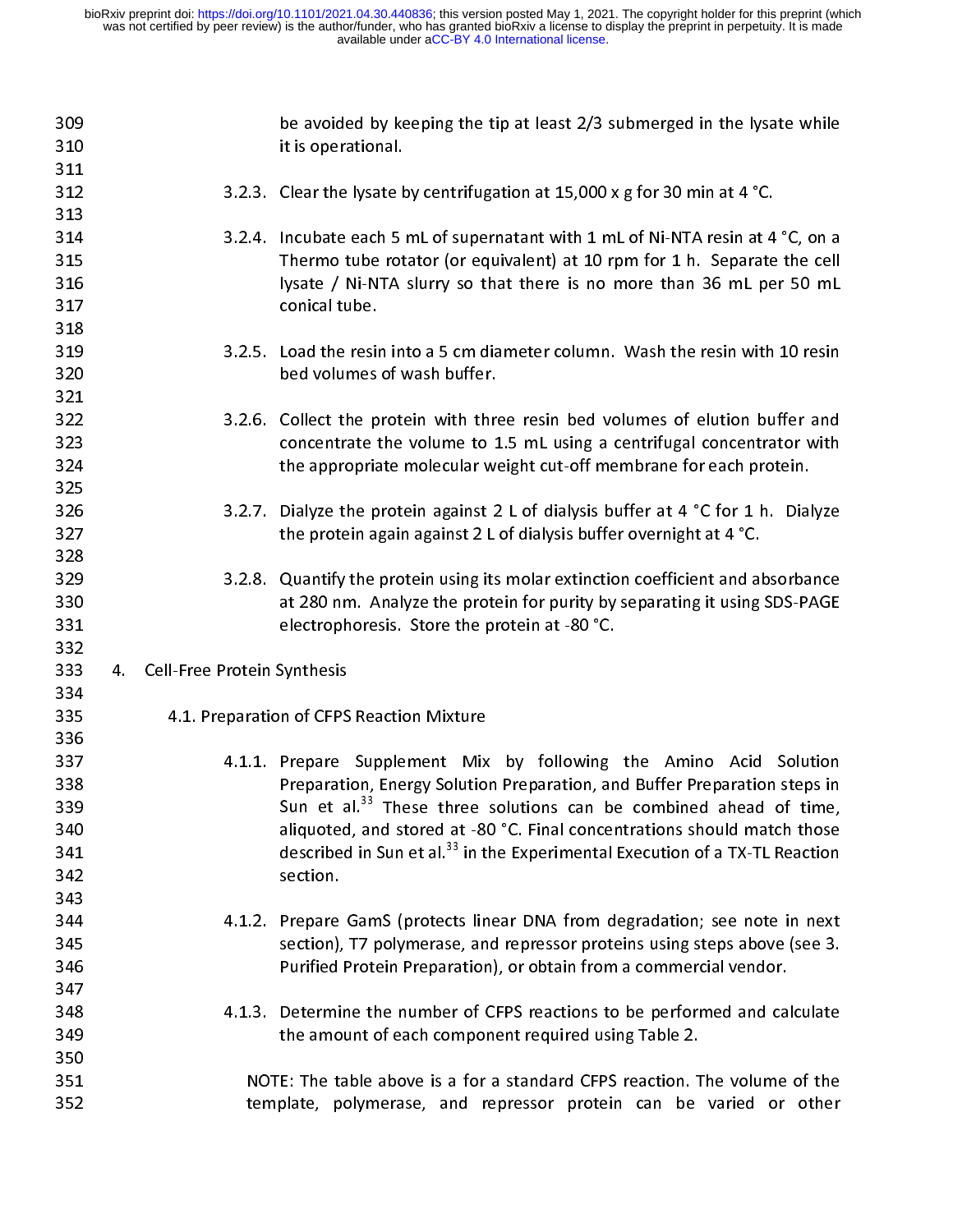353

components can be added (or subtracted) by adjusting the amount of water<br>354 such that the final volume of each reaction mixture is always 10 µL.<br>355 Additionally, other components can be optionally dispensed by acoustic l 354 such that the final volume of each reaction mixture is always 10 µL. handling instead of being present in the master mix (see Troubleshooting). 358 **1988 handling instead of being instead of the master of the master master master mix (359)**<br>359 handling the RecBCD complex<sup>39,40</sup>, other approaches are available<sup>41–43</sup> and 358<br>359<br>360 359 blocking the RecBCD complex<sup>39,40</sup>, other approaches are available<sup>41–43</sup> and<br>360 some CFPS recipes based on purified components do not require any<br>361 additions<sup>44</sup>. blocking the RecBCD complex39,40, other approaches are available41–43 359 and  $361$  solutions<sup>44</sup>.<br> $362$ 4.1.4. Thaw all components on ice and prepare a master mix by mixing each<br>364 . Component as calculated above. Mix all the components thoroughly, by 363<br>364<br>365 363 4.1.4. Thaw all components on ice and prepare a master mix by mixing each 365 component as calculated above. As calculated above.<br>166 component as calculated above. All the components thoroughly, by an extended above. All the components th<br>167 components that the components thoroughly, by an ext 4.1.5. Chill a 384-well plate on ice and distribute the master mix in 9  $\mu$ L aliguots 368<br>369 into each well using an electronic repeater pipette. 370 4.2. Distribution of Additional Components by Acoustic Liquid Handling<br>371 370 370 4.2. Distribution of Additional Components by Acoustic Liquid Handling 372<br>373<br>374 components) required for all the CFPS reactions. 375 4.2.2. Thaw the repressor protein on ice and distribute it into a Labcyte Echo<br>376 source plate or other appropriate plate. Be sure to consider the 375<br>376<br>377 376 50 500 376 50 1.2.2. Thaw the represent of the repropriate plate.<br>377 577 59 12.2. Thaw the represent of dead volume required for the type of source plate 377 source plate or other appropriate plate or other appropriate amount of dead volume required for the type of source plate.<br>378 second used.  $378$  used.<br> $379$ 378 used. 381<br>382 381 4.2. Wells via the Echo acoustic liquid handler or similar instrument. More<br>382 4.2. Discussion sections.<br>383 4.2. Discussion sections. 382 information on distribution troubleshooting can be found in the<br>383 Discussion sections.<br>384 383 information on distribution on distribution on distribution of the found in the found in the found in the found in the found in the found in the found in the found in the found in the found in the found in the found in 385 4.3. Standard Curves<br>386 385<br>386<br>387 4.3.1. Include a serial dilution of purified reporter protein (see Section 3 for 388<br>389 388 588 5.3.1.1. Include a series protein purification)<sup>38</sup>] or appropriate chemical standard<sup>45</sup> on the plate to<br>1898 5.1.1. In our comparison of results with other studies and other labs. In our<br>1908 5.1.1.1.1.1.1.1.1.1. protein purification)<sup>39</sup>] or appropriate chemical standard<sup>43</sup> on the plate to<br>389 on the plate comparison of results with other studies and other labs. In our<br>390 on the previous publication<sup>26</sup>, a standard curve for sfG  $390$  encodes provide comparison of  $26$ , a standard curve for sfGFP was generated using<br>391 burified protein with concentrations ranging from 0  $\mu$ M to 10  $\mu$ M. purified protein with concentrations ranging from 0 μM to 10 μM.<br>392 , a standard cress Reactions<br>393 , a standing CFPS Reactions  $392$ <br>393 purified protein with concentrations ranging from 0  $\frac{1}{2}$   $\frac{1}{2}$   $\frac{1}{2}$ 393<br>394<br>395

4.4.1. Pre-warm the plate reader (Biotek H10 used in our previous 394  $396$  publication<sup>26</sup>) to 37°C. Ensure that the settings match those for the publication<sup>26</sup>) to 37°C. Ensure that the settings match those for the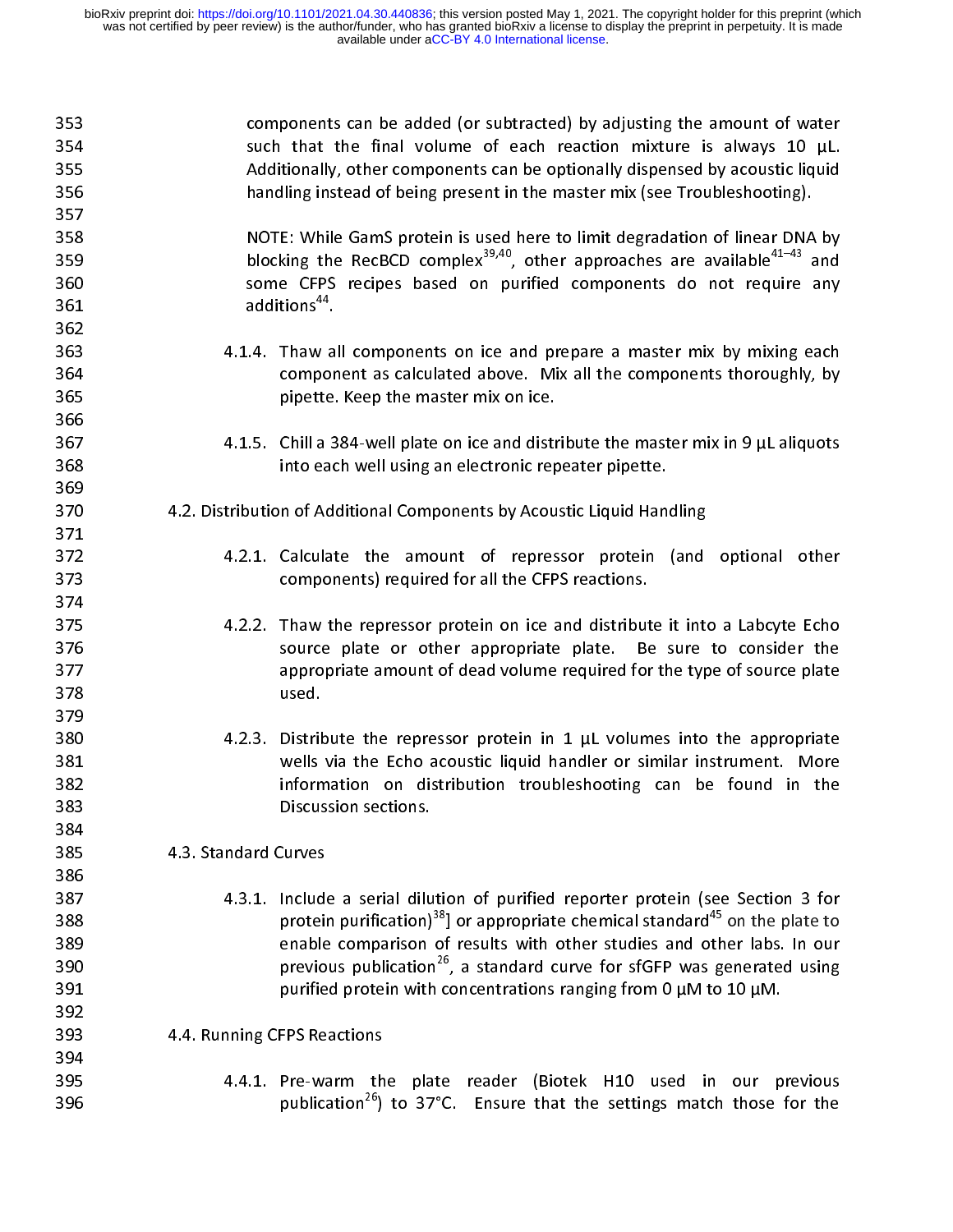| 397<br>398<br>399<br>400<br>401        | reporter protein being measured (Ex: GFP, fluorescence, 480 nm ex / 528<br>nm em). No shaking steps are required. It may be helpful to run a test<br>reaction first to set the appropriate gain or sensitivity setting that will<br>capture the change in fluorescence without signal overflow.                                                    |  |
|----------------------------------------|----------------------------------------------------------------------------------------------------------------------------------------------------------------------------------------------------------------------------------------------------------------------------------------------------------------------------------------------------|--|
| 402<br>403<br>404<br>405<br>406        | NOTE: Read intervals of 10 minutes are sufficient to achieve good<br>resolution on sfGFP expression curves using the Biotek H10 plate reader.<br>However, this may change depending on the reporter protein and<br>particular CFPS recipe.                                                                                                         |  |
| 407<br>408<br>409<br>410<br>411<br>412 | 4.4.2. Seal the 384-well plate with an impermeable plastic sealable lid to<br>prevent evaporation. The instrument should be set to a 1 °C vertical<br>temperature gradient. This ensures that the condensation does not form<br>on the seal. Place the 384-well plate on the plate holder and begin<br>reading.                                    |  |
| 413                                    | 5.<br>Data Interpretation                                                                                                                                                                                                                                                                                                                          |  |
| 414                                    |                                                                                                                                                                                                                                                                                                                                                    |  |
| 415                                    | 5.1. At the completion of the run, export the data as a .csv file.                                                                                                                                                                                                                                                                                 |  |
| 416                                    |                                                                                                                                                                                                                                                                                                                                                    |  |
| 417                                    | 5.2. Data should be converted to standardized units if applicable (see Section 4.3).                                                                                                                                                                                                                                                               |  |
| 418                                    |                                                                                                                                                                                                                                                                                                                                                    |  |
| 419                                    | 5.3. For characterization of repressible promoters, a dose response curve of reporter                                                                                                                                                                                                                                                              |  |
| 420                                    | expression against a titration of repressor concentration is informative. To interpret                                                                                                                                                                                                                                                             |  |
| 421                                    | these data, plot the maximum output values from each reaction against the                                                                                                                                                                                                                                                                          |  |
| 422                                    | repressor protein concentration, then fit each dose response profile to a four-                                                                                                                                                                                                                                                                    |  |
| 423                                    | parameter logistic curve using GraphPad Prism or the software of your choice.                                                                                                                                                                                                                                                                      |  |
| 424                                    |                                                                                                                                                                                                                                                                                                                                                    |  |
| 425                                    | NOTE: The maximum output values used here are derived from the sigmoidal fit of                                                                                                                                                                                                                                                                    |  |
| 426                                    | each protein expression curve.                                                                                                                                                                                                                                                                                                                     |  |
| 427                                    |                                                                                                                                                                                                                                                                                                                                                    |  |
| 428<br>429<br>430<br>431               | 5.4. Calculate the maximum repression values for each data set by subtracting the top<br>and bottom values, determined by the four-parameter logistic curve fit. The<br>$maximum$ repression values and $EC_{50}$ values, determined by the four-parameter<br>logistic fit, can be used to identify changes in the operator-promoter relationship. |  |
| 432                                    |                                                                                                                                                                                                                                                                                                                                                    |  |
| 433                                    | <b>REPRESENTATIVE RESULTS:</b>                                                                                                                                                                                                                                                                                                                     |  |
| 434                                    |                                                                                                                                                                                                                                                                                                                                                    |  |
| 435                                    | TetO Represses T7 RNAP within the First 13 Bases Downstream from the T7 Promoter                                                                                                                                                                                                                                                                   |  |
| 436                                    |                                                                                                                                                                                                                                                                                                                                                    |  |
| 437                                    | To demonstrate the utility of our methods, we present results that describe the effects of                                                                                                                                                                                                                                                         |  |
| 438                                    | proximity of the tetO sequence to the T7 promoter on the regulation of T7 RNAP-driven                                                                                                                                                                                                                                                              |  |
| 439                                    | expression. The full results and their implications can be found in the work of McManus et al. <sup>26</sup> .                                                                                                                                                                                                                                     |  |
| 440                                    |                                                                                                                                                                                                                                                                                                                                                    |  |
|                                        |                                                                                                                                                                                                                                                                                                                                                    |  |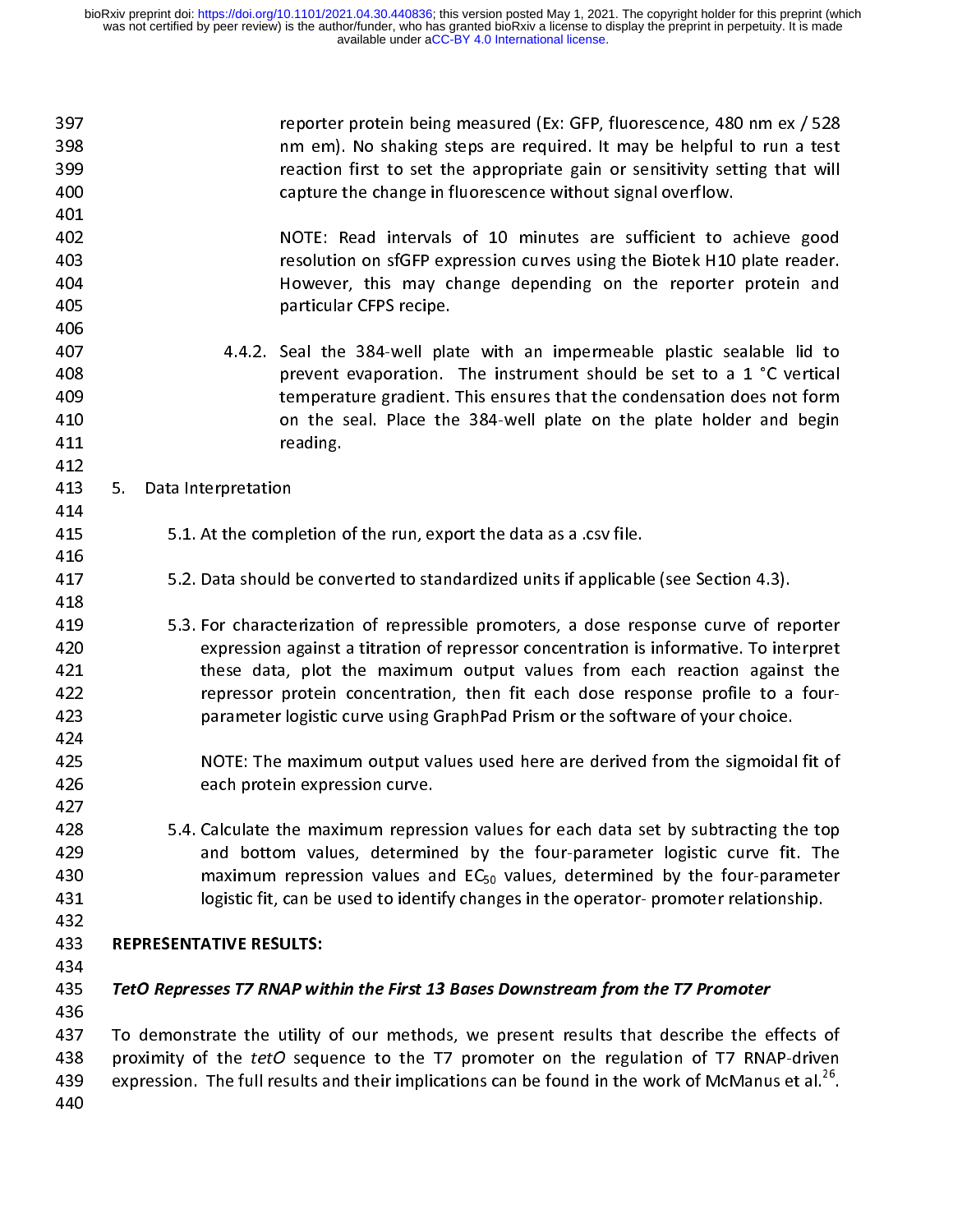sequence, were prepared by PCR-amplifying the sfGFP reporter as described in Linear Template<br>
443 Preparation (see Section 2). Amplicons were analyzed by gel electrophoresis and added to CFPS<br>
444 reactions, then distribu 443 Preparation (see Section 2). Amplicons were analyzed by gel electrophoresis and added to CFPS<br>444 Preactions, then distributed into a 384-well plate. SfGFP expression was measured from each 444 Preactions, then distributed into a 384-well plate. St of expression was measured from each<br>445 Premplate with a titration of 12 different concentrations of the TetR protein, in triplicate, using reactions, then distributed into a 384-well plate. sfGFP expression was measured from each<br>445 template with a titration of 12 different concentrations of the TetR protein, in triplicate, using<br>446 an Echo acoustic liquid 1446 an Echo acoustic liquid handler. At 36 CFPS reactions per template and 15 templates, a total of 1447 540 reactions for the entire set of T7- *tetO* combinations were performed. The entire 447 and Echo actions for the entire set of  $T$ - $tetO$  combinations were performed. The entire<br>448 evaluation was carried out on two plates in two Biotek H10 plate readers. allahda evaluation was carried out on two plates in two Biotek H10 plate readers.<br>449<br>450 For data analysis, the sfGFP expression curves were first converted to units of µM sfGFP via

exaluation was carried out on two plates in two Biotek H10 plate readers.<br>
449<br>
450 For data analysis, the sfGFP expression curves were first converted to units of  $\mu$ M sfGFP via<br>
451 standard curve, then fit to a sigmoi 451<br>452 451 standard curve, then fit to a sigmoidal regression. The maximum expression values as<br>452 determined by the sigmoid fit were plotted against TetR concentration, and these dose-<br>453 response profiles were fit to a four-453 response profiles were fit to a four-parameter logistic to yield  $EC_{50}$  values and maximum 454 repression values as described in the Protocol. We found that expression values varied from 454 – repression values as described in the Protocol. We found that expression values varied from 454 repression values as described in the Protocol. We found that expression values varied from<br>455 template to template. This may be in part due to impurities carried over during template 455 template to template. This may be in part due to impurities carried over during template<br>456 purification. However, as shown in our previous publication<sup>26</sup>, we were able to normalize these 456 purification. However, as shown in our previous publication<sup>26</sup>, we were able to normalize these<br>457 expression values and derive meaningful conclusions by comparing these normalized values. purification. However, as shown in our previous publication<sup>26</sup>, we were able to normalize these<br>
457 expression values and derive meaningful conclusions by comparing these normalized values.<br>
458 Analysis of these values 458 Analysis of these values shows that the T7 RNAP downregulates T7-driven expression equally<br>459 bup through 13 bp downstream from the start of the T7 transcript (Fig. 3). This has implications 459 and through 13 bp downstream from the start of the T7 transcript (Fig. 3). This has implications 460 for the future design of regulatable T7-driven gene circuits. 460 for the future design of regulatable T7-driven gene circuits.<br>461

462 We also performed the same experiment using circular plasmid DNA as template, rather than<br>463 PCR-amplified template. The purpose of this experiment was to determine the differences, if 462<br>463<br>464 463 PCR-amplified template. The purpose of this experiment was to determine the differences, if<br>464 any, between circular and linear template. Our results, detailed in our previous manuscript<sup>26</sup>, 464 any, between circular and linear template. Our results, detailed in our previous manuscript<sup>26</sup>,<br>465 indicated that while the pattern of regulation, presented in the previous section, remains 464 – any, between circular and linear template. Our results, detailed in our previous manuscript<sup>es</sup>,<br>465 – indicated that while the pattern of regulation, presented in the previous section, remains<br>466 – unchanged (Fig 466 indicated that while the pattern of regulation, presented in the previous section, remains<br>467 inchanged (Fig. 3), the EC<sub>50</sub> values show a significant difference. We hypothesized that non-<br>467 incredition specific bi 466 unchanged (Fig. 3), the  $EC_{50}$  values show a significant difference. We hypothesized that non-<br>467 specific binding of TetR to the vector DNA could explain the observed difference. Experimental<br>468 results showed tha experies the vector of the vector the vector DNA to reactions with linear template DNA<br>469 secults showed that addition of linear vector DNA to reactions with linear template DNA<br>469 seculed the difference to non-statistic results in the matrix showed that an extended that the contributions<br>470 from other factors, such as differences in periodicity of the DNA helix for linear vs. circular 470 from other factors, such as differences in periodicity of the DNA helix for linear vs. circular<br>471 formats, which, in turn, could affect TetR binding. Depending upon the application, the use of 471 formats, which, in turn, could affect TetR binding. Depending upon the application, the use of 472 for linear template may require additional validation. 471 formats, which, in turn, could affect TetR binding.<br>472 linear template may require additional validation.<br>473 **FIGURE AND TABLE LEGENDS:** 

- 
- **FIGURE AND TABLE LEGENDS:** 474 FIGURE AND TABLE LEGENDS:<br>475
- 473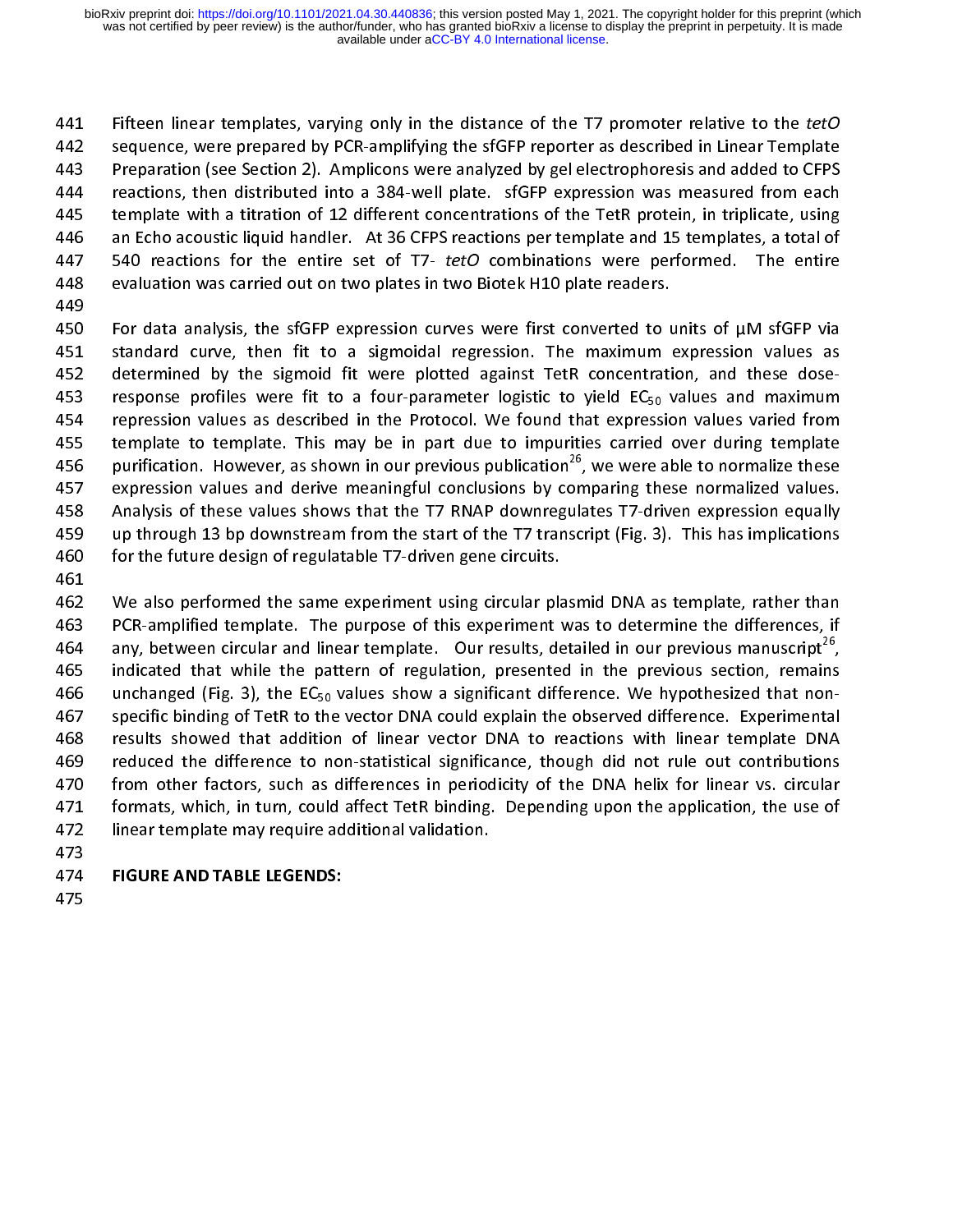



Figure 1. Single-day Workflow for the Evaluation of Fromcter Farts in cell-free Extract. (A) and the protocol and distributed into a 384 well plate (30 min). The template can be added in the Protocol and distributed into a 479 to prepare template for CFPS reactions (2–5 h). **(B)** The cell-free reaction mix is prepared as<br>480 detailed in the Protocol and distributed into a 384 well plate (30 min). The template can be<br>481 added into the cellto prepare template for CFPS reactions (2–5 h). (b) The cell-free reaction mix is prepared as<br>
480 detailed in the Protocol and distributed into a 384 well plate (30 min). The template can be<br>
481 added into the cell-free 481 added into the cell-free master mix or as part of the **(C)** distribution of additional components,<br>482 which can include repressor proteins, effector molecules, and any other conditional effectors (10<br>483 min). **(D)** 481 and the cell-free master mix or as part of the (C) distribution of dualitional emponents,<br>482 which can include repressor proteins, effector molecules, and any other conditional effectors (10<br>483 min). (D) Reporter pro



486

Figure 2. Primer Design for Adding Genetic Parts to a Reporter Gene by PCR-Amplification.<br>488 Design the 3 $\mathbb D$  end of the primer (top) such that it will hybridize to at least 20 bp of the 3 $\mathbb D$  end of<br>489 the non-codi 489 the non-coding strand of the reporter gene (bottom). (A) The sfGFP reporter gene (green) will be amplified to add an RBS (red) and a T7 promoter (blue) by PCR. (B) The sfGFP (green) AND an RBS (red) will be amplified

489 the non-coding strand of the reporter gene (bottom). (A) The sfort reporter gene (green) will<br>490 be amplified to add an RBS (red) and a T7 promoter (blue) by PCR. (B) The sfGFP (green) AND an<br>491 RBS (red) will be amp

490 be amplified to take an RBS (red) and a T7 promoter (blue) by PCR. (B) The sfGFF (green) AND an RBS (red) will be amplified to add a tetO sequence (gold) and a T7 promoter (blue) by PCR. (A) The signal and a T7 promot 491 RBS (red) will be amplified to add a tetO sequence (gold) and a T7 promoter (blue) by PCR.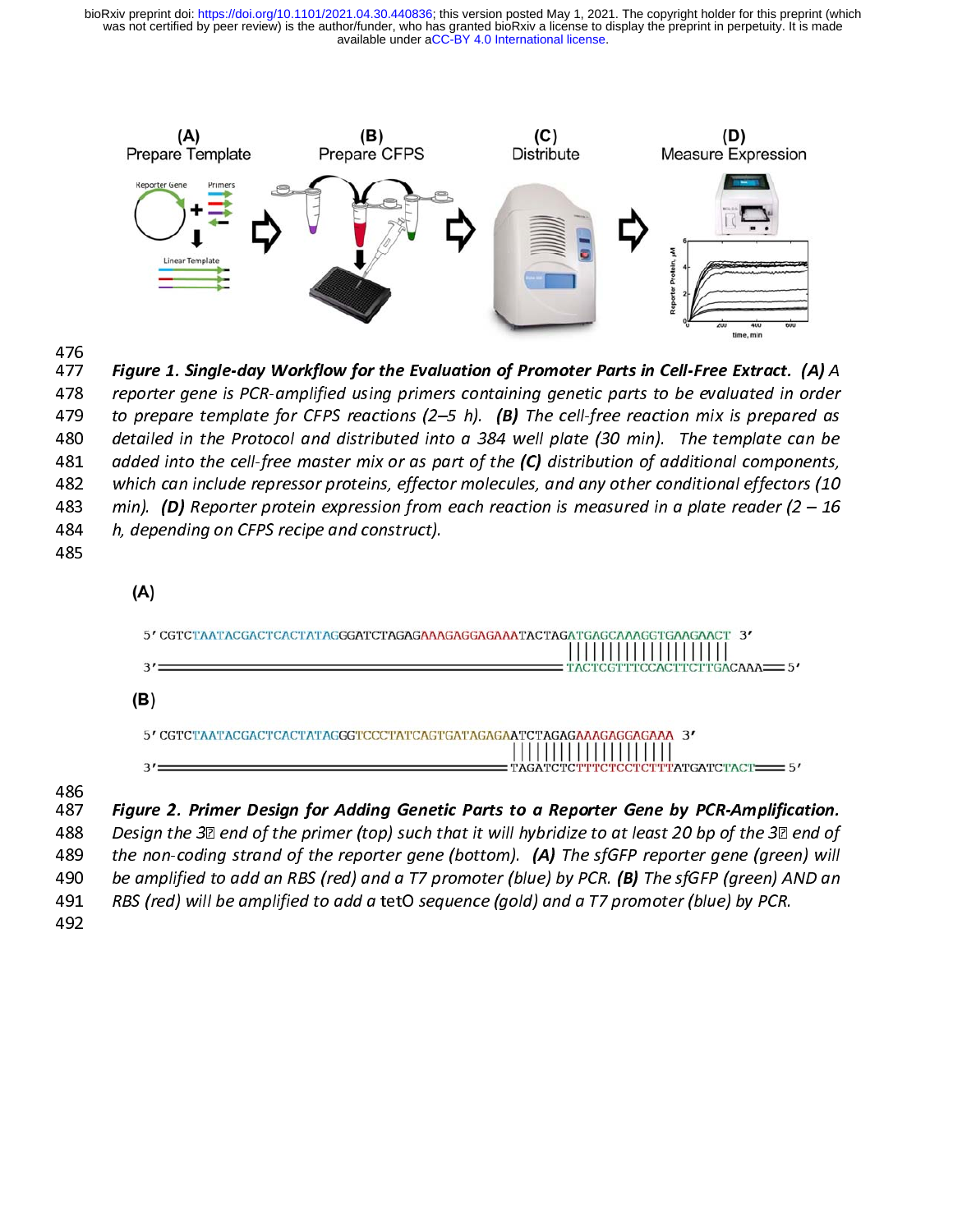

493



500

Figure 4. Using Tartrazine Dye to Validate Liquid Dispensing with an Acoustic Liquid Handler.<br>502 A solution of 1x phosphate buffered saline (PBS), pH 7.4 containing 0.25 mM tartrazine dye was<br>503 used to evaluate two met 503 used to evaluate two methods of programming an Echo acoustic liquid handler to dispense<br>504 volumes > 1 µl. In one method (results shown in black bars), 5 µl of the tartrazine solution were<br>505 dispensed from a single 504 volumes > 1 µl. In one method (results shown in black bars), 5 µl of the tartrazine solution were<br>505 dispensed from a single source well into each of eight consecutive destination wells of a 384-<br>505 dispensed from a 505 dispensed from a single source well into each of eight consecutive destination wells of a 384-<br> $\frac{1}{2}$ <br> $\frac{1}{2}$  and  $\frac{1}{2}$  and  $\frac{1}{2}$  and  $\frac{1}{2}$  and  $\frac{1}{2}$  and  $\frac{1}{2}$  and  $\frac{1}{2}$  and  $\frac{1}{2}$  and

 $505$  dispense dispense dispense and single source well into each of eight consecutive destination wells of a  $384$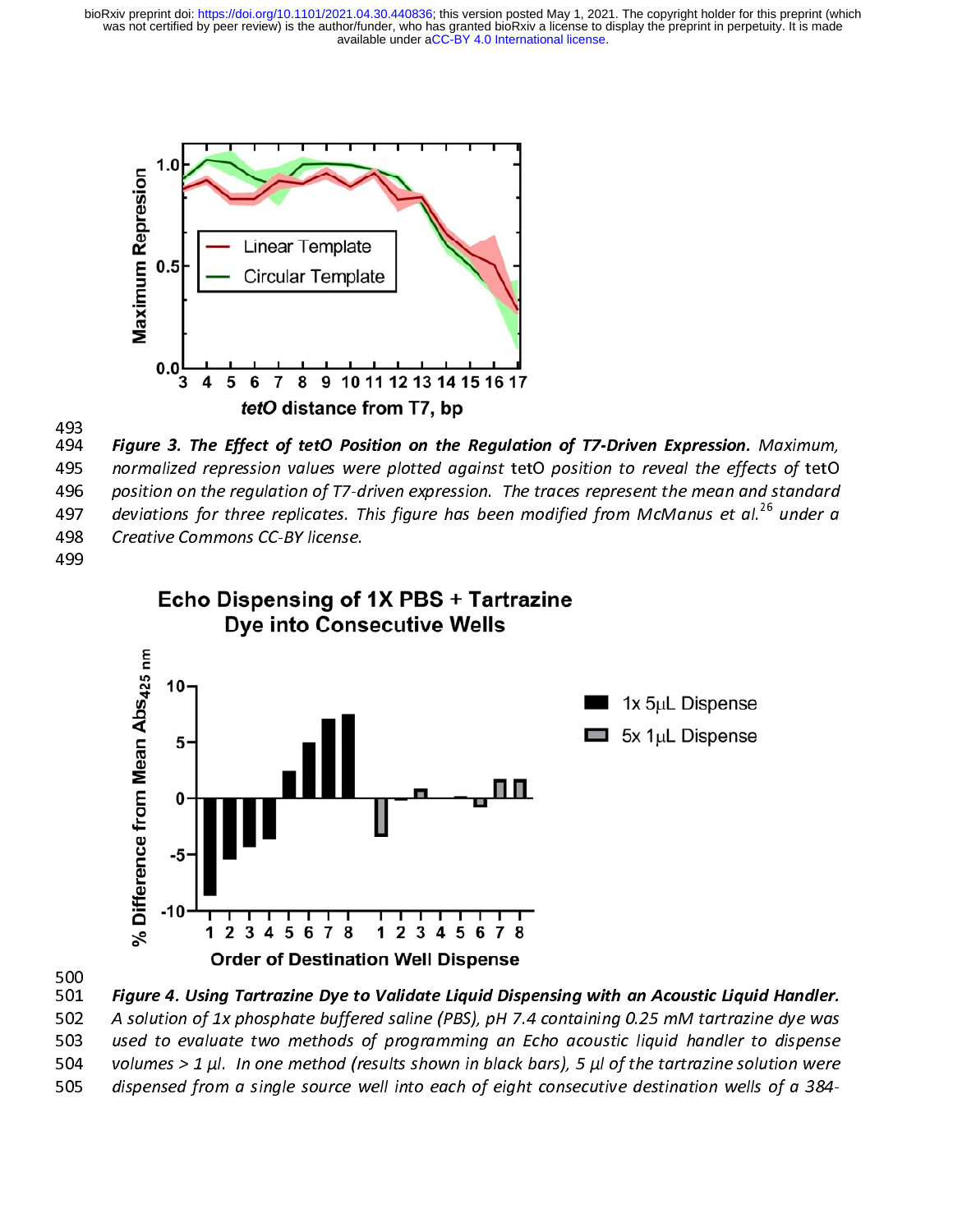506 507 bars), 1  $\mu$ l was dispensed from a single source well into each of eight consecutive destination<br>508 wells using a single programming command, and then this step repeated a total of five times.<br>509 The destination pl so swells using a single programming command, and then this step repeated a total of five times.<br>
509 The destination plate was sealed and centrifuged at 1,500 x g for 1 min, and the absorbance at<br>
510 425 nm measured wit 509 The destination plate was sealed and centrifuged at 1,500 x g for 1 min, and the absorbance at 425 nm measured with a plate reader. Representative results of nine experiments are shown and demonstrate more consistent 510 425 nm measured with a plate reader. Representative results of nine experiments are shown<br>511 and demonstrate more consistent dispensing across the series of eight destination wells when<br>512 the 5 µl transfer is divid 511 and demonstrate more consistent dispensing across the series of eight destination wells when<br>
512 and demonstrate more consistent dispensing across the series of eight destination wells when<br>
512 the 5 µl transfer is 512 the 5  $\mu$  transfer is divided into separate 1  $\mu$  dispenses. While the theoretical final volume in<br>
513 each destination well is the same for both methods (5  $\mu$ l), the second method utilizes five<br>
514 separate pro 513 each destination well is the same for both methods (5  $\mu$ l), the second method utilizes five<br>
514 separate programming commands resulting in the Echo resurveying the source well between<br>
515 each command. Based on th 514 separate programming commands resulting in the Echo resurveying the source well between<br>
515 each command. Based on these observations and personal communications with Labcyte<br>
516 engineers, it is recommended that tr

|                                   | µl to improve accuracy.      |                                                  |  |  |
|-----------------------------------|------------------------------|--------------------------------------------------|--|--|
| <b>Component Name</b>             | Volume for 1 reaction $(µL)$ | Volume for 110% of X<br>number of reactions (µL) |  |  |
| Q5 PCR Premix                     | 25                           |                                                  |  |  |
| Water                             | 4                            |                                                  |  |  |
| Reverse Primer (5 $\mu$ M)        | 10                           |                                                  |  |  |
| Template $(1-3 \text{ ng/}\mu L)$ |                              |                                                  |  |  |
| <b>Master Mix Total:</b>          | 40                           |                                                  |  |  |
| Forward Primer $(5 \mu M)$        | 10                           |                                                  |  |  |

- Table 1. Reagents for PCR reacti
- 

| <b>Component Name</b>     | Volume for 1 reaction $(µL)$ | Volume for 110% of X<br>number of reactions (µL) |
|---------------------------|------------------------------|--------------------------------------------------|
| Cell Extract              | 4.2                          |                                                  |
| <b>Supplement Mix</b>     | 3.3                          |                                                  |
| GamS Protein (207 µM)     | 0.15                         |                                                  |
| Template DNA (20 nM)      | 1                            |                                                  |
| T7 Polymerase (13 mg/mL)  | 0.12                         |                                                  |
| Water                     | 0.73 (this number may vary)  |                                                  |
| <b>Master Mix Total:</b>  | 9                            |                                                  |
| <b>Repressor Protein:</b> |                              |                                                  |

- <u>Repressor Proton:</u><br>Table 2. Reagents for CFPS reactic
- 

## 521 Trable 2. Reagents for CFPS reactions.<br>522<br>523 DISCUSSION: 522<br>523<br>524<br>525

- 
- **DISCUSSION:**<br>The protocols described here provide a cost-effective and rapid means to screen genetic parts
- 524 via the expression of a reporter protein by CFPS. Well-characterized genetic parts are crucial to 526 via the expression of a reporter protein by CFPS. Well-characterized genetic parts are crucial to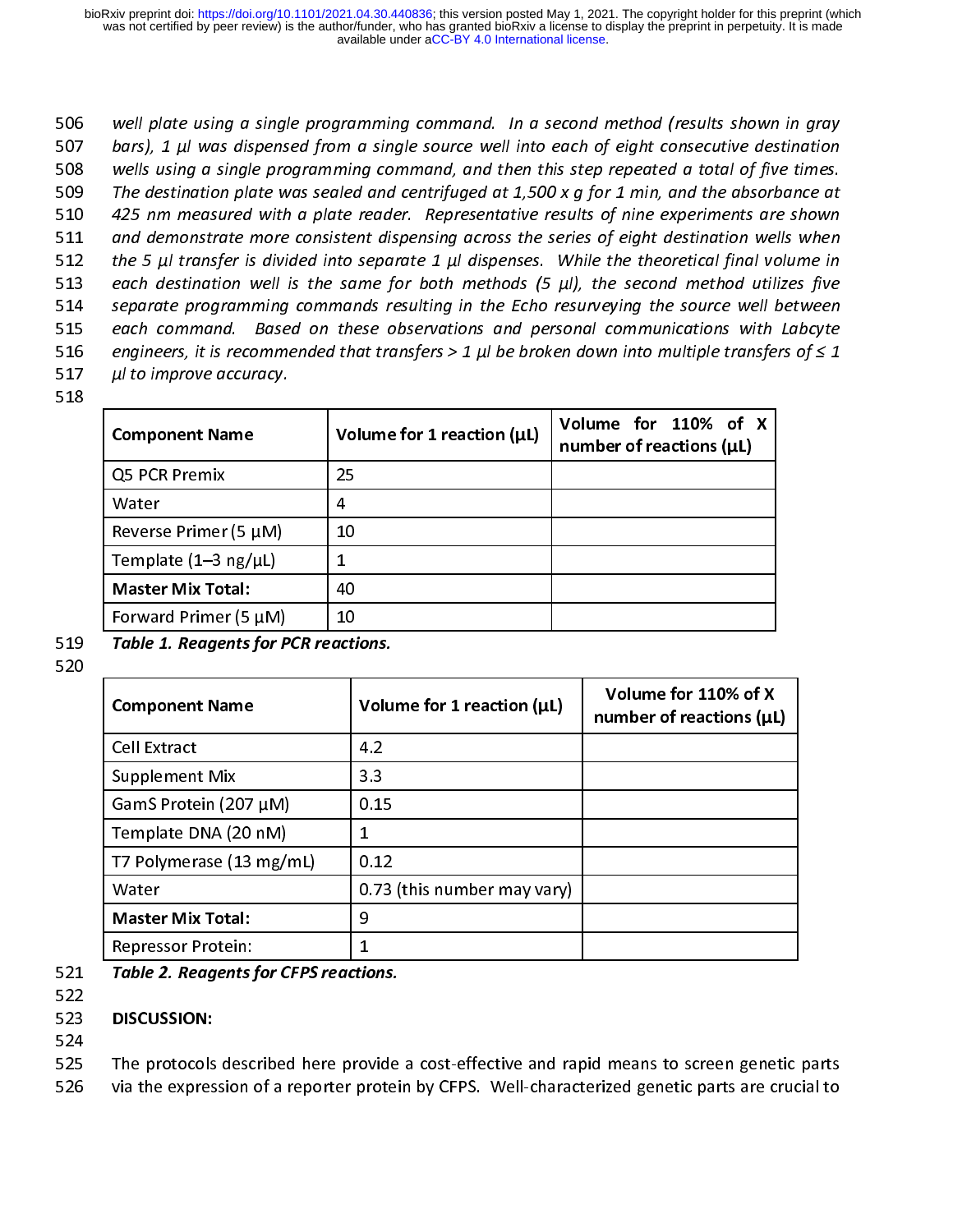527 the design of predictable genetic circuits with useful function. This methodology increases<br>528 throughput and decreases the time needed to screen new genetic parts by removing the<br>530 envirement to work in living cell 529 trequirement to work in living cells, while retaining functionality that mirrors the cellular<br>530 throughput and decreases of protein expression in the cell lysate. Our<br>531 through an performed in one day after receipt 530 environment by retaining the metabolic process of protein expression in the cell lysate. Our<br>531 protocol can performed in one day after receipt of primers, compared to at least three for<br>532 traditional cloning (one d 531 protocol can performed in one day after receipt of primers, compared to at least three for<br>532 traditional cloning (one day each for construct assembly and transformation, sequence<br>533 verification of clones, and cultu 532 traditional cloning (one day each for construct assembly and transformation, sequence<br>533 verification of clones, and culturing of cells for assessment). We further estimate the cost per<br>534 construct to be roughly one 534 tranditional construct to be roughly one third compared to traditional cloning (Supplementary Table 1).<br>535 The Commercial synthesis services take a minimum of 5 business days, though may have similar 534 construct to be roughly one third compared to traditional cloning (Supplementary Table 1).<br>535 Commercial synthesis services take a minimum of 5 business days, though may have similar 535 Commercial synthesis services take a minimum of 5 business days, though may have similar<br>536 costs to our methods if linear fragments are screened directly in CFPS; we have not verified this 536 costs to our methods if linear fragments are screened directly in CFPS; we have not verified this<br>537 approach.<br>538 537 costs to our methods is linear fragments are screened directly in CFPS; we have not verified this<br>537 approach.<br>538

540

## 539 Customizing the Methodology

541 We originally developed this methodology to investigate the effects of operator proximity on<br>542 The T7 promoter<sup>26</sup>. We have attempted to present the protocols here in a more generic 541<br>542<br>543 542 the T7 promoter<sup>26</sup>. We have attempted to present the protocols here in a more generic<br>543 format, such that they can be applied to promoters, operators, ribosome binding sequences,<br>544 insulators, and terminators. Th 543 5 format, such that they can be applied to promoters, operators, ribosome binding sequences,<br>544 3 . insulators, and terminators. These genetic parts can be added to the 50 or 30 end of the<br>545 3 . reporter gene by PCR 545 formater gene by PCR using primers for each design, obviating the need for synthesis or cloning<br>546 format to test. The resulting PCR products serve as template DNA for evaluation via the 545 in reporter gene by PCR using primers for each design, obviating the need for synthesis or cloning<br>546 in of each variant to test. The resulting PCR products serve as template DNA for evaluation via the 546 of each variant to test. The resulting PCR products serve as template DNA for evaluation via the<br>547 expression of a reporter protein. In our work, the affinity purification protocol provided here 547 expression of a reporter protein. In our work, the affinity purification protocol provided here<br>548 vas used for TetR and GamS. The same procedure can be used for the expression and<br>549 purification of other repressors 548 was used for TetR and GamS. The same procedure can be used for the expression and<br>549 purification of other repressors, activators, polymerases, sigma factors, and other proteins 549 purification of other repressors, activators, polymerases, sigma factors, and other proteins<br>550 cognate to a genetic part of interest. Purification and titration of these proteins into CFPS 550 cognate to a genetic part of interest. Purification and titration of these proteins into CFPS<br>551 reactions enables a more detailed characterization of a particular genetic part. The procedure<br>552 given here for purify For a generation of interest. Purification and titration and titration of interest. The procedure<br>552 given here for purifying protein may need to be altered to the desired protein being expressed. 552 given here for purifying protein may need to be altered to the desired protein being expressed.<br>553 Finally, numerous alternative CFPS protocols exist and each should be amenable to this 553 Finally, numerous alternative CFPS protocols exist and each should be amenable to this<br>554 methodology. Varying the concentrations of underlying constituent components of the CFPS is<br>555 also possible. The use of acous 553 Finally, numerous alternative CFPS protocols exist and each should be amenable to this 555 also possible. The use of acoustic liquid handling enhances the ability to tests the myriad<br>556 conditions by increasing throughput and decreasing materials required. 556 conditions by increasing throughput and decreasing materials required.<br>557 **Future Directions** 

## $557$  conditions by increasing the conditions of the conditions of the conditions  $558$  continued. The conditions required through  $558$  conditions  $558$  conditions of the conditions of the conditions of the conditions of 558<br>559

560 Beyond characterization of individual parts, the same method can be used to screen<br>561 combinations of parts that form complex circuits, such as logic circuits<sup>17</sup> or oscillators<sup>46,47</sup>. 560<br>561<br>562 combinations of parts that form complex circuits, such as logic circuits<sup>17</sup> or oscillators<sup>46,47</sup>.<br>562 Alternatively, the method can be used for screening and optimization of biosensors for<br>563 applications in epidemiolo 563 applications in epidemiological diagnostics<sup>48–51</sup> or hazard detection and quantification<sup>3,4,52</sup>.<br>564 Similar to our TetR-responsive T7 promoters study, these detection circuits are frequently<br>565 designed around the 564 Similar to our TetR-responsive T7 promoters study, these detection circuits are frequently<br>565 designed around the interaction between a repressor protein and its cognate effector in order<br>566 to regulate the expressio 566 to regulate the expression of genes via an operator sequence, making our method highly<br>567 appropriate; however, other biosensor mechanisms, such as riboswitches, can also be screened 567 to regulate the expression of genes via an operator sequence, mannighed insured highly<br>568 to with our approach. Further, the *E. coli* cell-free lysate can also be replaced with lysate from the 568 vith our approach. Further, the E. coli cell-free lysate can also be replaced with lysate from the<br>569 organism in which a biosensor is to be deployed in order to better mimic the function of that<br>570 sensor in its hos organism in which a biosensor is to be deployed in order to better mimic the function of that<br>S70 sensor in its host organism. Several publications have described the preparation of different<br>S70 sensor in its host organis sensor in its host organism. Several publications have described the preparation of different  $570$  sensor in its host organism. Several publications have described the preparation of differential  $\sim$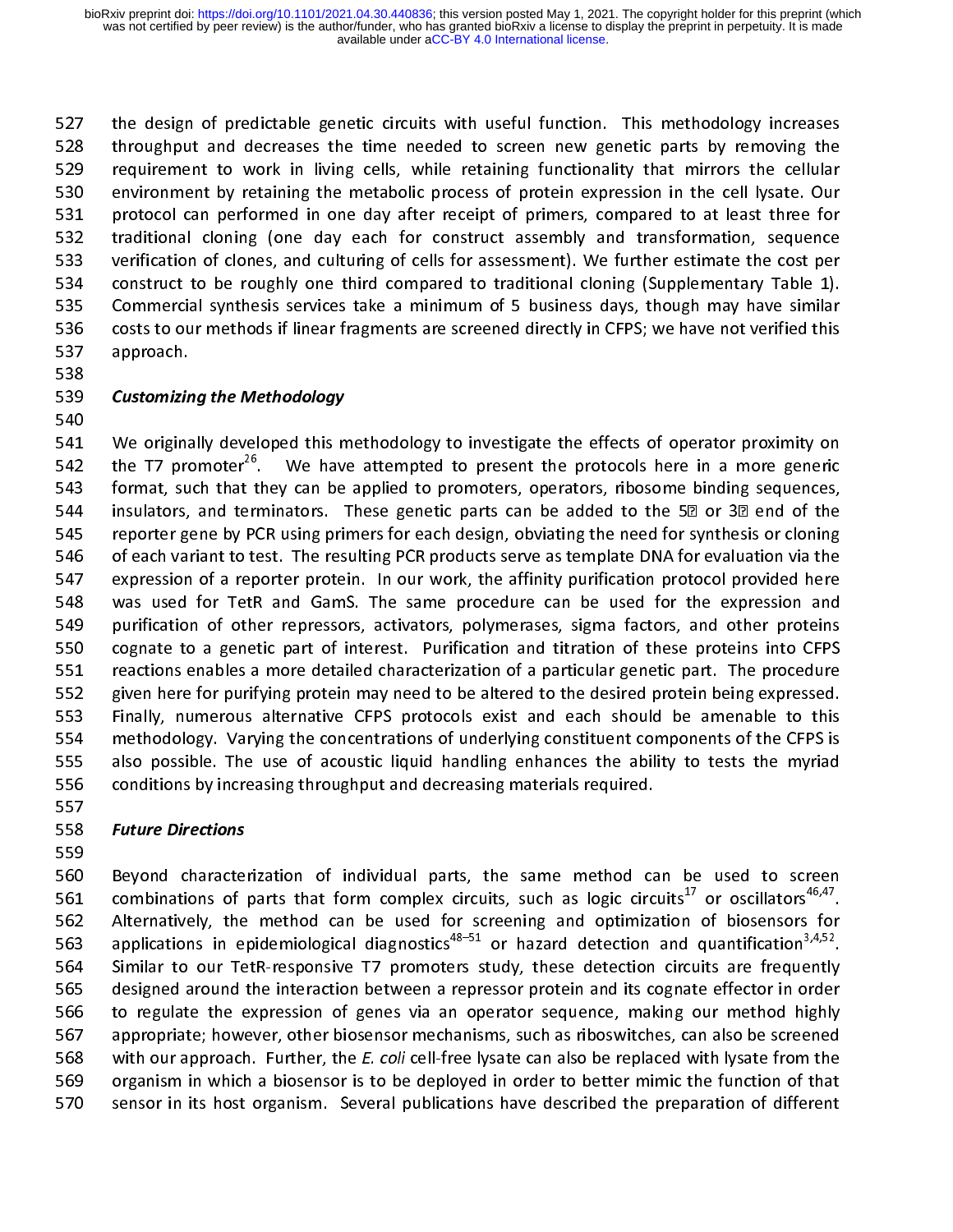## 573 Preparation of Cell Extract (1) protocol, if desired. 574<br>575<br>576

cell lysates for protein expression including those from *Bacillus subitilis<sup>55</sup>*, *Pseudomonas*<br>
sputida<sup>54</sup>, and *Vibrio natrigens*<sup>55</sup>, to name a few. Their methodology can be used in place of the<br>
Preparation of Cell putida<sup>54</sup>, and *Vibrio natrigens<sup>54</sup>*, to name a few. Their methodology can be used in place of the<br>573 Preparation of Cell Extract (1) protocol, if desired.<br>574 **Troubleshooting**<br>575 **Troubleshooting**<br>577 Finally, it is 575 Troubleshooting<br>576 Timally, it is worth noting that different applications may require different levels of optimization<br>578 before the collection of useful experimental data can begin. Four key areas are: (1) in the P 577<br>578<br>579 579 amplification of template, (2) in the distribution of components by the acoustic liquid handler,<br>580 (3) protein expression and purification, and (4) CFPS performance. 580 before the collection of the collection of the collection of the PCR-Four can be provided. For  $\sim$  $580$  (3) protein expression and purification, and (4) CFPS performance.<br> $581$ 

581<br>582 Depending on the length and identity of the primers used to amplify linear template, the<br>583 Conditions of the PCR reaction may have to be optimized to increase the amount of template 582<br>583<br>584 583 conditions of the PCR reaction may have to be optimized to increase the amount of template<br>584 synthesized. Some problems users may encounter are: (a) weak or no amplification of the<br>585 desired product. (b) primer-dim 584 synthesized. Some problems users may encounter are: (a) weak or no amplification of the<br>585 desired product, (b) primer-dimer formation, and (c) products resulting from amplification due 585 desired product, (b) primer-dimer formation, and (c) products resulting from amplification due<br>586 to non-specific binding. It is helpful to check the primers, before ordering them, to ensure that 586 to non-specific binding. It is helpful to check the primers, before ordering them, to ensure that<br>587 they do not form primer-dimers. There are several web-based tools (ex: idtDNA) that can be 587 they do not form primer-dimers. There are several web-based tools (ex: idtDNA) that can be<br>588 accessed to analyze primer pairs for primer-dimer formation. If little or no product is produced, 588 accessed to analyze primer pairs for primer-dimer formation. If little or no product is produced,<br>589 applying a temperature gradient at the annealing step may be useful in order to optimize this 589 applying a temperature gradient at the annealing step may be useful in order to optimize this<br>590 step. If the user is still unable to generate product in this way, consider redesigning the primers 589 applying a temperature gradient at the annealing step may be useful in order to optimize this<br>590 step. If the user is still unable to generate product in this way, consider redesigning the primers<br>591 that hybridize w 592 products due to non-specific amplification can be reduced or eliminated by thermocycling<br>593 methods like touchdown PCR<sup>56</sup>. Again, redesigning primers may also eliminate the problem of 592 that hydrains with a new sequence on or near the reporter generarith, the synthesis of<br>593 that hydrodical methods like touchdown PCR<sup>56</sup>. Again, redesigning primers may also eliminate the problem of methods like touchdown PCR<sup>56</sup>. Again, redesigning primers may also eliminate the problem of<br>594 . mon-specific amplification.<br>595

594 non-specific amplification.<br>595<br>596 Acoustic liquid handler dispensing should be optimized for each component being transferred<br>597 and it is strongly recommended to run controls to verify proper distribution and repro 596<br>597<br>598 597 and it is strongly recommended to run controls to verify proper distribution and reproducibility<br>598 before collecting data. The ideal source plate type and liquid class setting will depend on the<br>599 specific liquid t 598 before collecting data. The ideal source plate type and liquid class setting will depend on the<br>599 specific liquid to be dispensed and its components. It is not recommended to use Echo 599 specific liquid to be dispensed and its components. It is not recommended to use Echo<br>600 Qualified 384-Well Polypropylene 2.0 Plus Microplates to dispense DNA, as the amine coating 600 Qualified 384-Well Polypropylene 2.0 Plus Microplates to dispense DNA, as the amine coating<br>601 may interact with the DNA. It should also be noted that the ability to dispense higher<br>602 concentrations of certain compo  $\frac{1}{2}$  may interact with the DNA. It should also be noted that the ability to dispense higher<br>602 concentrations of certain components may depend on the acoustic liquid handler model. For For the May interact with the DNA. It shows the ability the ability of the purpose concentrations of certain components may depend on the acoustic liquid handler model. For example, the Echo 550 model is able to dispense l 603 example, the Echo 550 model is able to dispense liquids containing high concentrations of salts<br>604 and DMSO, whereas these components must be at lower concentrations for successful transfer<br>605 with the Echo 525. A te 604 and DMSO, whereas these components must be at lower concentrations for successful transfer<br>605 with the Echo 525. A test liquid transfer may be conducted by dispensing onto a foil plate seal which the Barnett, and DMS and DMS and DMS and DMS and DMS and to visualize successful droplet formation; however, this test provides limited information and to visualize successful droplet formation; however, this test pr 606 to visualize successful droplet formation; however, this test provides limited information and<br>607 droplets from different settings may appear identical. The use of a water-soluble dye, such as<br>608 tartrazine, may be u 607 droplets from different settings may appear identical. The use of a water-soluble dye, such as<br>608 tartrazine, may be used to more accurately verify the correct volume is dispensed with a given Example the matrice settings may be used to more accurately verify the correct volume is dispensed with a given<br>609 setting or workflow (Fig. 4). Optimal Echo programming of liquid transfers can also influence 609 setting or workflow (Fig. 4). Optimal Echo programming of liquid transfers can also influence<br>610 the accuracy and consistency of data generated; for transfers > 1 µl from one source well to<br>611 one destination well, 610 the accuracy and consistency of data generated; for transfers > 1 µl from one source well to<br>611 one destination well, sequential transfers of  $\leq 1$  µl should be programmed to reduce systematic  $611$  one destination well, sequential transfers of  $\leq 1$   $\mu$  should be programmed to reduce systematic well-to-well variability (Fig. 4). Lastly, theoretical and actual source well dead volumes can vary 612 well-to-well variability (Fig. 4). Lastly, theoretical and actual source well dead volumes can vary<br>613 dramatically depending on source plate type, liquid class setting, and components of the<br>614 specific liquid; usin dia the control to well-to-well-to-well-to-well-to-well-to-well-to-well-to-well-to-well-to-well-to-well-to-well<br>614 specific liquid; using the Echo to survey the well volumes prior to running a program may help source the manufacture, and the plate type, in the sound of the components of the specific liquid; using the Echo to survey the well volumes prior to running a program may help  $\mathcal{L}_{\text{max}}$  specific liquid; using the Echo to survey the well volume prior to running a program may help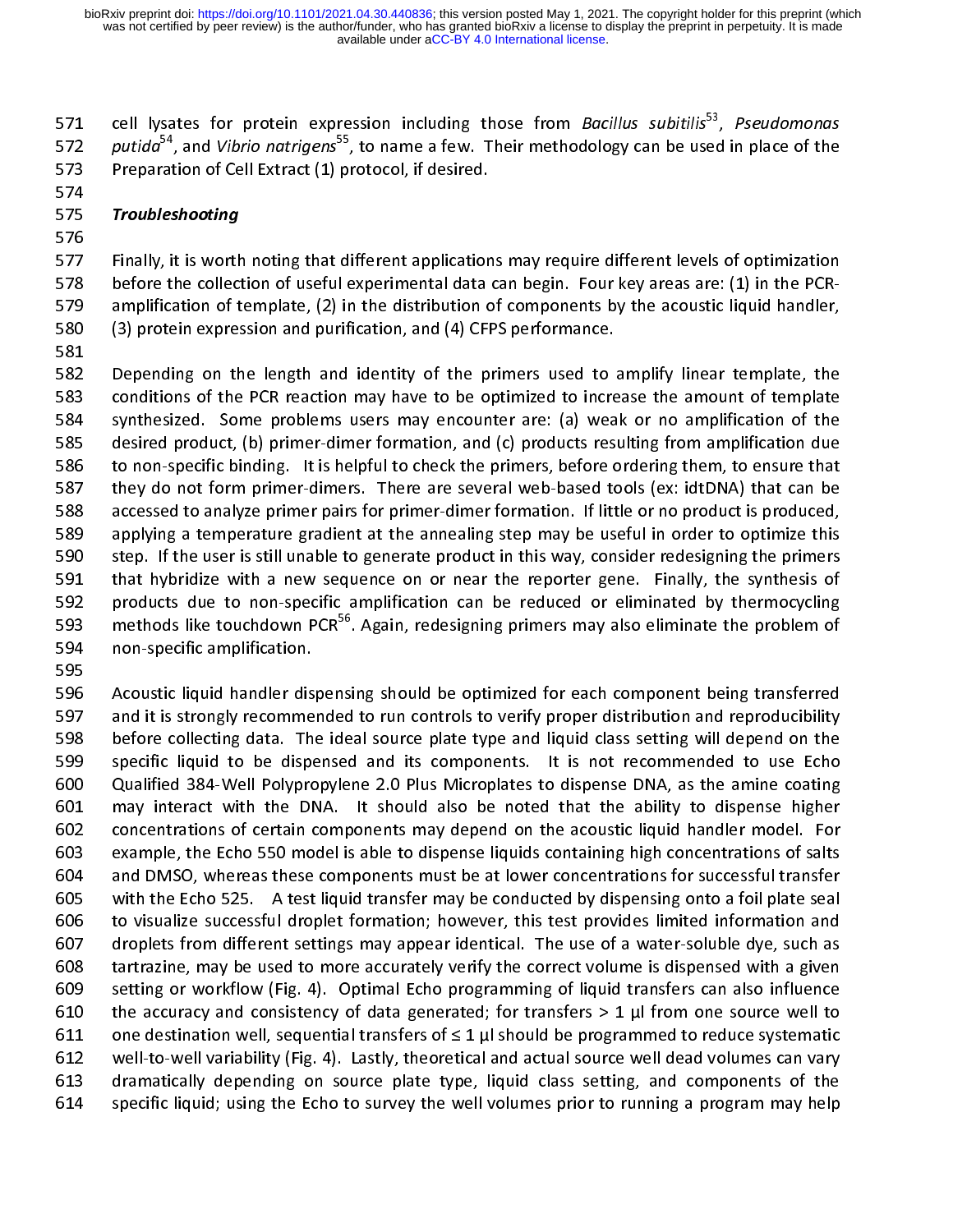to gauge how accurately the Echo is able to measure a particular liquid.<br>616<br>617 CFPS reaction performance can vary when comparing results between different users, plate<br>618 readers, and laboratories<sup>38</sup>. For instances whe 617<br>618<br>619 618 readers, and laboratories<sup>38</sup>. For instances where such comparisons are required while<br>619 prototyping genetic circuits, we recommend including internal control reactions with standard<br>620 constitutive promoters (such prototyping genetic circuits, we recommend including internal control reactions with standard<br>620 constitutive promoters (such as pT7) in each reaction plate to help normalize results across<br>621 experimental set-ups. The m 620 constitutive promoters (such as pT7) in each reaction plate to help normalize results across<br>621 experimental set-ups. The method of DNA preparation can also contribute majorly to CFPS<br>622 activity; inclusion of an eth 621 experimental set-ups. The method of DNA preparation can also contribute majorly to CFPS<br>622 activity; inclusion of an ethanol precipitation step is recommended. In addition, it is useful to<br>623 validate certain aspects 623 validate certain aspects of the reaction preparation. For instance, it has been noted that 624 contribute m<br>624 coptimal magnesium and potassium glutamate concentrations can vary depending on the 624 optimal magnesium and potassium glutamate concentrations can vary depending on the<br>625 promoter or reporter protein being expressed<sup>29,57</sup> or per batch of cell extract prepared<sup>33</sup>. 624 optimal magnesium and potassium glutamate concentrations can vary depending on the<br>625 promoter or reporter protein being expressed<sup>29,57</sup> or per batch of cell extract prepared<sup>33</sup>. 625 promoter or reporter protein being expressed<sup>29,57</sup> or per batch of cell extract prepared<sup>33</sup>.<br>626 Concentrations of these components should be optimized by screening across several 626 Concentrations of these components should be optimized by screening across several<br>627 concentrations of each component per genetic construct and per cell extract preparation to<br>628 determine the optimal conditions for 628 determine the optimal conditions for protein expression. Finally, best practices for consistent 629 CFPS reaction performance include thorough mixing careful pipetting and consistency in the 628 determine the optimal conditions for protein expression. Finally, best practices for consistent<br>629 CFPS reaction performance include thorough mixing, careful pipetting, and consistency in the 629 CFPS reaction performance include thorough mixing, careful pipetting, and consistency in the 630 preparation of each reagent component. 630 preparation of each reagent component.<br>631

632 Though this section does touch on some more common issues that may arise during screening,<br>633 it is by no means an exhaustive list. Once the proper controls have been run to ensure the 632<br>633<br>634 633 it is by no means an exhaustive list. Once the proper controls have been run to ensure the<br>634 Gollection of usable and reproducible data, the method developed here is an ideal way to  $634$  collection of usable and reproducible data, the method developed here is an ideal way to 635 rapidly characterize genetic parts with a high degree of resolution. 635 collection of usable and reproducible and reproducion.<br>636 collection of method developed here is an ideal way to me<br>637 collection MEDGMENTS:

## 111 rapidly characterize generic parts with a high degree of resolution.<br>636<br>637 ACKNOWLEDGMENTS: 637<br>638

639 This work was made possible by the Office of the Secretary of Defense's Applied Research for<br>640 the Advancement of Science and Technology Priorities program. We thank Scott Walper (Nava 639<br>640<br>641 640 the Advancement of Science and Technology Priorities program. We thank Scott Walper (Naval<br>641 Research Laboratory) for providing the stock of sfGFP used, and Zachary Sun and Abel Chiao<br>642 (Tierra Biosciences) for fru 641 Research Laboratory) for providing the stock of sfGFP used, and Zachary Sun and Abel Chiao<br>642 (Tierra Biosciences) for fruitful discussions related to prototyping with cell-free systems and<br>643 related troubleshooting 642 (Tierra Biosciences) for fruitful discussions related to prototyping with cell-free systems and<br>643 related troubleshooting of acoustic liquid handling.<br>644 643 – related troubleshooting of acoustic liquid handling.<br>644 –<br>645 – DISCLOSURES:

# $644$ <br>645 **DISCLOSURES:**

646

647 BMM has a financial stake in Tierra Biosciences, a private company that makes use of cell-free<br>648 Lechnologies such as those described in this article for protein expression and screening. 647<br>648<br>649 648 technologies such as those described in this article for protein expression and screening.<br>649 The other authors have nothing to disclose.<br>650

- 649 The other authors have nothing to disclose.<br>650<br>651 REFERENCES:
- 650 The other authors have not only to disclose the other have not of the other have not of the other have no<br>651 The other have not only to disclose the other have not only to disclose the other have not of the other ha<br>S
- 

652<br>653 651 REFERENCES:<br>652<br>653 1. Purnick 654<br>655 1. Purnick, P. E. M. & Weiss, R. The second wave of synthetic biology: from modules to<br>654 systems. *Nat. Rev. Mol. Cell Biol.* **10**, 410–22 (2009).<br>655 2. Saltepe, B. Cellular Biosensors with Engineered Genetic Circuits.

Systems. Nat. Rev. Mol. Cell Biol. 10, 410–22 (2009).<br>655 2. Saltepe, B. Cellular Biosensors with Engineered Ge<br>656 (2018).<br>657 3. Bereza-Malcolm, L. T., Mann, G. & Franks, A. E. Env<br>658 Through Whole Cell Microbial Biosen 656 2. Saltepe, B. Cellular Biosensors with Engineered Genetic Circuits. Acsosmons 3, 13–26<br>656 (2018).<br>657 3. Bereza-Malcolm, L. T., Mann, G. & Franks, A. E. Environmental Sensing of Heavy Metals<br>658 Through Whole Cell Mi 656 (2018). Frank College Malcolm, L. T., Mann, G. B. College, A. E. Environmental Sensing of Heavy Metals.<br>658 Through Whole Cell Microbial Biosensors: A Synthetic Biology Approach. ACS Synth. Biol. 658 Through Whole Cell Microbial Biosensors: A Synthetic Biology Approach. ACS Synth. Biol.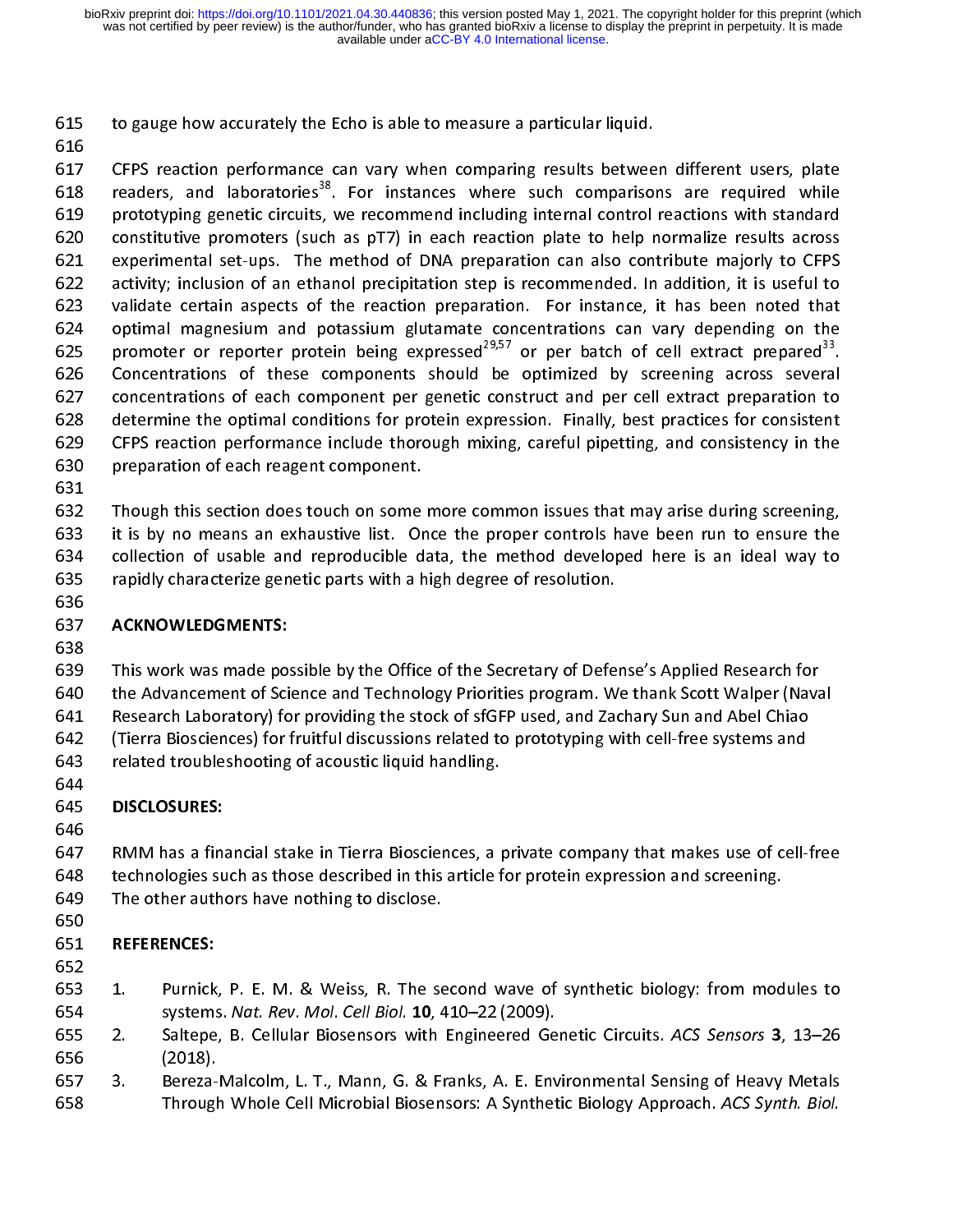- 
- 4, 535–546 (2015).<br>660 4. Gautam, P., Suniti, S., Amrita, K., Madathil, D. & N, B. N. A. A Review on Recent Advances<br>661 in Biosensors for Detection of Water Contamination. *Int. J. Environ. Sci.* **2**, 1565–1574<br>662 (2012) 661 in Biosensors for Detection of Water Contamination. *Int. J. Environ. Sci.* **2**, 1565–1574<br>662 (2012).<br>663 5. Mimee, M. *et al.* An Ingestible Bacterial-Electronic System to Monitor Gastrointestinal
- 663 5. Mimee, M. *et al.* An Ingestible Bacterial-Electronic System to Monitor Gastrointestinal<br>664 Health. *Science (80-. ).* 918, 915–918 (2018).<br>665 6. Isabella, V. M. *et al.* Development of a Sy
- 
- 7. Healy, C. P. & Deans, T. L. Genetic circuits to engineer tissues with alternative functions.<br>668 1. Biol. Eng. 13, 1–7 (2019).<br>669 8. Kaushik, A., Tiwari, S., Dev Jayant, R., Marty, A. & Nair, M. Towards Detection and<br>6
- 662 (2012).<br>
662 (2012).<br>
663 5. Mimee, M. et al. An Ingestible Bacterial-Electronic System to Monitor Gastrointestinal<br>
664 Health. Science (80-. ). **918**, 915–918 (2018).<br>
665 6. Isabella, V. M. et al. Development of a S Fraction 1912<br>
664 Health. Science (80-. ). **918**, 915–918 (2018).<br>
665 6. Isabella, V. M. et al. Development of a Synthetic Live Bacterial Therapeutic for the<br>
666 Human Metabolic Disease Phenylketonuria. *Nat. Biotechnol* 665 6. Isabella, V. M. *et al.* Development of a S<br>666 Human Metabolic Disease Phenylketonuria. 1<br>667 7. Healy, C. P. & Deans, T. L. Genetic circuits to<br>668 *J. Biol. Eng.* 13, 1–7 (2019).<br>669 8. Kaushik, A., Tiwari, S., D 670 10 Diagnosis of Ebola virus Disease at Point-of-Care. *Biosens. Bioelectron.* 75, 254–272<br>671 (2016).<br>672 9. Jagadevan, S. et al. Biotechnology for Biofuels Recent Developments in Dynthetic Biology
- For Human Metabolic Disease Phenylketonuria. *Nat. Biotechnol.* **36**, 857–864 (2018).<br>
Fealy, C. P. & Deans, T. L. Genetic circuits to engineer tissues with alternative functions.<br>
568 J. Biol. Eng. **13**, 1–7 (2019).<br>
669 Franchi Metabolic Disease Phenylketonuria. Nat. Biotechnol. 36, 857–864 (2016).<br>
667 7. Healy, C. P. & Deans, T. L. Genetic circuits to engineer tissues with alternative fu<br>
668 8. Kaushik, A., Tiwari, S., Dev Jayant, R., 8. S. Biol. Eng. 13, 1–7 (2015).<br>
669 8. Kaushik, A., Tiwari, S., De<br>
670 Diagnosis of Ebola virus I<br>
671 (2016).<br>
673 and Metabolic Engineerin<br>
674 *Biofuels* 11, 1–21 (2018).<br>
675 10. Keating, K. W. & Young, E. I<br>
676 *O* English of Ebola virus Disease at Folit of Care. Biosens. Bioececcion. 75, 254–272<br>
671 (2016).<br>
672 and Metabolic Engineering in Microalgae Towards Biofuel Production. *Biotechnol.*<br>
674 *Biofuels* **11**, 1–21 (2018).<br>
675 671 (2016). and Metabolic Engineering in Microalgae Towards Biofuel Production. *Biotechnol.*<br>
674 Biofuels **11**, 1–21 (2018).<br>
675 10. Keating, K. W. & Young, E. M. Synthetic Biology for Bio-Derived Structural Materials. Curr.<br>
676 0
- 
- 11. Smanski, M. J., Zhou, H., Claesen, J., Shen, B. & Fischbach, M. A. Synthetic Biology to<br>678 Cacess and Expand Nature's Chemical Diversity. Nat. Publ. Gr. 14, 135–149 (2016).<br>679 12. Xiang, Y., Dalchau, N. & Wang, B. Sc
- 674 Biofuels 11, 1–21 (2018).<br>
675 10. Keating, K. W. & Young, E. M. Synthetic Biology for Bio-Derived Structural Materials. Curr.<br>
676 Opin. Chem. Eng. 24, 107–114 (2019).<br>
677 11. Smanski, M. J., Zhou, H., Claesen, J., S ERREAF Biogres 11, 1–21 (2018).<br>
675 10. Keating, K. W. & Young, E<br>
676 Opin. Chem. Eng. 24, 107<br>
677 11. Smanski, M. J., Zhou, H.<br>
679 12. Xiang, Y., Dalchau, N.<br>
680 Computing E: Advances ar<br>
681 13. Galdzicki, M., Rodri
- 681 13. Galdzicki, M., Rodriguez, C., Chandran, D., Sauro, H. M. & Gennari, J. H. Standard<br>682 Biological Parts Knowledgebase. *PLoS One* 6, 1–8 (2011).
- Opin. Chem. Eng. 24, 107–114 (2019).<br>
677 11. Smanski, M. J., Zhou, H., Claesen, J., Shen, B. & Fischbach, M. A. Synthetic Biology to<br>
678 Access and Expand Nature's Chemical Diversity. Nat. Publ. Gr. 14, 135–149 (2016).<br> 677 11. Smanski, M. J., Zhou, H., Claesen, J., 678 Access and Expand Nature's Chemical<br>679 12. Xiang, Y., Dalchau, N. & Wang, B.<br>680 Computing 2: Advances and Prospects.<br>681 13. Galdzicki, M., Rodriguez, C., Chandr<br>682 Bio 679 12. Xiang, Y., Dalchau, N. & Wang, B. Scaling Up Genetic Circuit Design for C<br>680 Computing E: Advances and Prospects. *Nat. Comput.* 17, 833–853 (2018).<br>681 13. Galdzicki, M., Rodriguez, C., Chandran, D., Sauro, H. M. Computing H: Advances and Prospects. Nat. Comput. 17, 833–833 (2018).<br>
681 13. Galdzicki, M., Rodriguez, C., Chandran, D., Sauro, H. M. & Gennari,<br>
682 Biological Parts Knowledgebase. PLoS One 6, 1–8 (2011).<br>
683 14. Kelwi 683 14. Kelwick, R., Bowater, L., Yeoman, K. H. & Bowater, R. P. Promoting Microbiology<br>684 **Education through the iGEM Synthetic Biology Competition**. FEMS Microbiol. Lett. 362, 683 14. Kelwick, R., Bowater, L., Yeoman, K. H. & Bowater, Education through the iGEM Synthetic Biology Competi<br>684 Education through the iGEM Synthetic Biology Competi<br>685 1–8 (2015).<br>686 15. Torella, J. P. et al. Unique 683 14. Kelwick, R., Bowater, L., Yeoman, K. H. & Bowater, R. P. Promoting Microbiology
- Education through the iGEM Symmetre Biology Competition. FEMS Microbiol. Ect. 362,<br>
686 15. Torella, J. P. et al. Unique Nucleotide Sequence (UNS)-Guided Assembly of Repetitive<br>
687 DNA parts for Synthetic Biology Applicat 687 DNA parts for Synthetic Biology Applications. Nat. Protoc. 9, 2075–2089 (2016).<br>688 16. Halleran, A. D., Swaminathan, A. & Murray, R. M. Single Day Construction of Multigene
- 
- 689 Circuits with 3G Assembly. ACS Synth. Biol. 7, 1477–1480 (2018).<br>690 17. Nielsen, A. K. *et al.* Genetic circuit design automation. Science (80-. ). **352**, aac7341<br>691 (2016).
- 692 18. Canton, B., Labno, A. & Endy, D. Refinement and standardization of synthetic biological<br>693 parts and devices. *Online* 26, 787–793 (2008).<br>694 19. Boehm, C. R. & Bock, R. Update on DNA Technology Recent Advances a
- EXECT: DNA parts for Synthetic Biology Applications. *Nat. Protoc.* 9, 2075–2089 (2016).<br>
16. Halleran, A. D., Swaminathan, A. & Murray, R. M. Single Day Construction of Multigene<br>
Circuits with 3G Assembly. *ACS Synth. Bi* 688 16. Halleran, A. D., Swaminathan, A. & Murray, R. M. Single Day Construction of I<br>689 Circuits with 3G Assembly. ACS Synth. Biol. 7, 1477–1480 (2018).<br>690 17. Nielsen, A. K. et al. Genetic circuit design automation. Sc 689 Circuits with 3G Assembly. Acs Synth. Biol. 7, 1477–1480 (2016).<br>690 17. Nielsen, A. K. *et al.* Genetic circuit design automation. *Science*<br>691 (2016).<br>692 18. Canton, B., Labno, A. & Endy, D. Refinement and standard 691 17. Nielsen, A. K. et al. Genetic chedul design automation. Science (80:1): 352, aac7341<br>691 (2016).<br>692 18. Canton, B., Labno, A. & Endy, D. Refinement and standardization of synthetic biological<br>693 parts and devices 694 19. Boehm, C. R. & Bock, R. Update on DNA Technology Recent Advances and Current<br>695 Challenges in Synthetic Biology of the Plastid Genetic System and Metabolism [OPEN]. marcs and devices. Online 26, 787–793 (2008).<br>
694 19. Boehm, C. R. & Bock, R. Update on DNA 1<br>
Challenges in Synthetic Biology of the Plastid<br> *Plant Physiol.* 179, 794–802 (2019).<br>
20. Takahashi, M. K. *et al.* Character 695 19. Challenges in Synthetic Biology of the Plastid Genetic System and Metabolism [OPEN].<br>696 19. *Plant Physiol*. 179, 794–802 (2019).<br>697 20. Takahashi, M. K. *et al.* Characterizing and prototyping genetic networks w
- 697 20. Takahashi, M. K. et al. Characterizing and prototyping genetic networks with cell-free<br>698 transcription-translation reactions. Methods 86, 60–72 (2015).
- 697 20. Takahashi, M. K. *et al.* Characteriz<br>698 transcription-translation reactions.<br>699 21. Chappell, J., Watters, K. E., Takahash<br>700 Biology: New Mechanisms, Applicat<br>701 28, 47–56 (2015).<br>702 22. Endy, D. Foundations transcription-translation reactions. *Methods* **86**, 60–72 (2015).<br>
21. Chappell, J., Watters, K. E., Takahashi, M. K. & Lucks, J. B. A Renaissance in RNA Synthetic<br>
200 Biology: New Mechanisms, Applications and Tools for 208 transcription-translation-reactions. *Methods* 86, 60–72 (2015).<br>
699 21. Chappell, J., Watters, K. E., Takahashi, M. K. & Lucks, J. B. A Rei<br>
700 Biology: New Mechanisms, Applications and Tools for the Futu<br> **28**, 47– 21. Chappell, J., Watters, K. E., Takahashi, M. K. & Lucks, J. B. A Renaissance in RNA Synthetic<br>
700 Biology: New Mechanisms, Applications and Tools for the Future. Curr. Opin. Chem. Biol.<br>
702 22. Endy, D. Foundations fo 28, 47–56 (2015).<br>
28, 47–56 (2015).<br>
22. Endy, D. Foundations for engineering biology. Nature 438, 449–53 (2005).<br>
22. Endy, D. Foundations for engineering biology. Nature 438, 449–53 (2005).
- Endy, D. Foundations for engineering biology. Nature 438, 449-53 (2005). 702 22. Endy, D. Foundations for engineering biology. Nature 438, 449–53 (2005).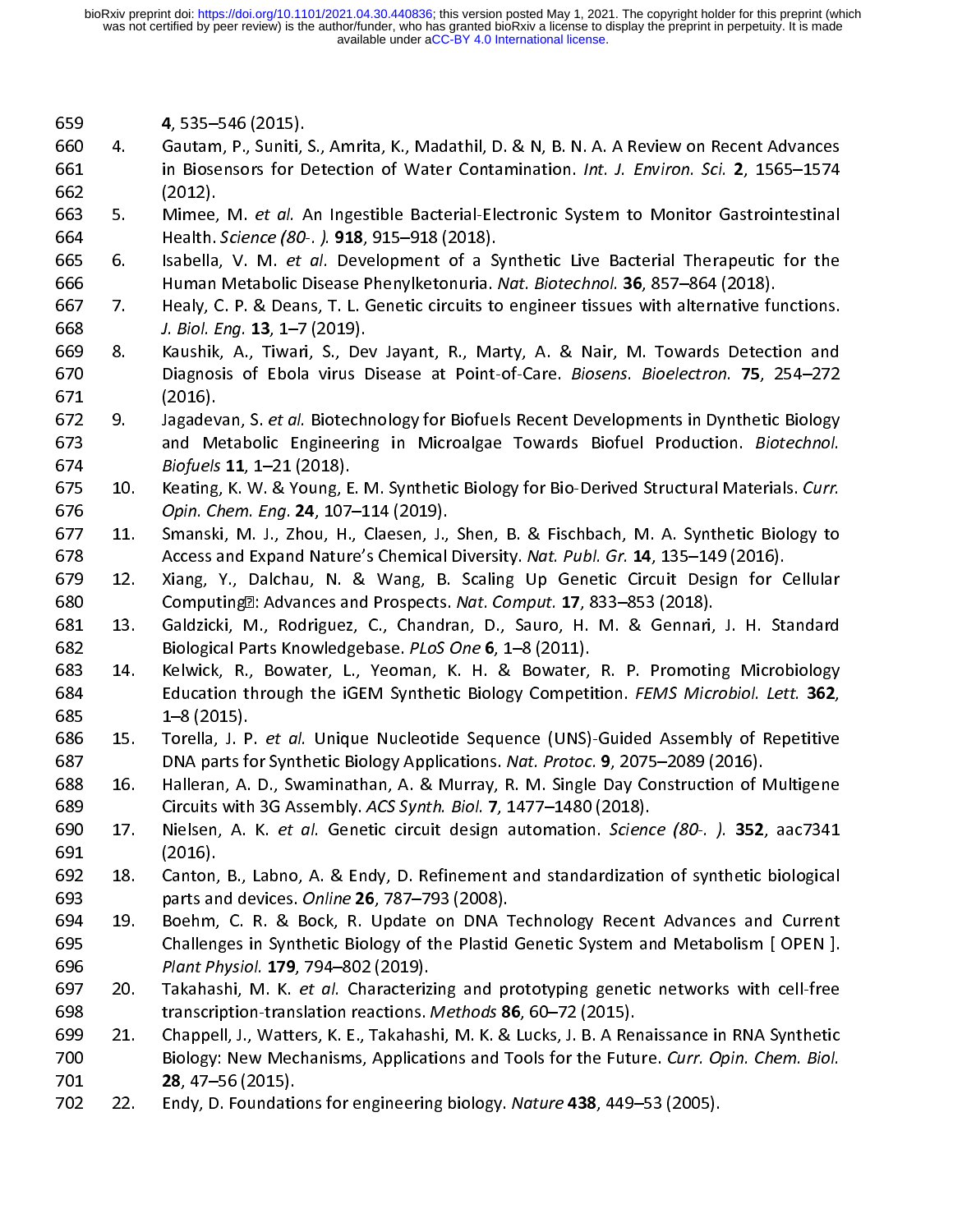- 23. Shis, D. L. & Bennett, M. R. Synthetic biology: The Many Facets of T7 RNA Polymerase.<br>704 Mol. Syst. Biol. 10, 745 (2014).<br>705 24. Iyer, S., Karig, D. K., Norred, S. E., Simpson, M. L. & Doktycz, M. J. Multi-Input Regu 23.
- 
- 706 25. Ium And Logic with T7 Promoters in Cells and Cell-Free Systems. 8, 1–12 (2013).<br>707 25. Karig, D. K., Iyer, S., Simpson, M. L. & Doktycz, M. J. Expression optimization and 706 and Logic with T7 Promoters in Cells and Cell-Free Systems. 8, 1–12 (2013).
- 705 24. Iyer, S., Karig, D. K., Norred, S.<br>706 and Logic with T7 Promoters in<br>707 25. Karig, D. K., Iyer, S., Simpsol<br>708 synthetic gene networks in cell<br>709 26. McManus, J. B., Emanuel, P. A<br>710 and rapid characterization 25. Karig, D. K., Iyer, S., Simpson, M. L. & Doktycz, M. J. Expression optimization and<br>708 synthetic gene networks in cell-free systems. Nucleic Acids Res. 40, 3763–3774 (2012).<br>709 26. McManus, J. B., Emanuel, P. A., Mur 398 39 Synthetic gene networks in cell-free systems. Nucleic Acids Res. 40, 3763–3774 (2012).<br>
709 26. McManus, J. B., Emanuel, P. A., Murray, R. M. & Lux, M. W. A method for cost-effect<br>
27 and rapid characterization of e 710 2010 26. Manus of Tanacterization of engineered T7-based transcription factors by cell-free<br>711 2015 2016 2017 2018 protein synthesis reveals insights into the regulation of T7 RNA polymerase-driven 2022 and rapid characterization of engineered transcription factors by contracterization<br>712 by expression. Arch. Biochem. Biophys. 674, 108045 (2019).
- protein synthesis reveals insights into the regulation of T7 RNA polymerase-driven<br>
712 expression. Arch. Biochem. Biophys. 674, 108045 (2019).<br>
713 27. Jung, J. K. et al. Cell-free biosensors for rapid detection of water
- 27. Jung, J. K. *et al.* Cell-free biosensors for rapid detection.<br>
713 27. Jung, J. K. *et al.* Cell-free biosensors for rapid detection.<br>
715 28. Dopp, J. L., Rothstein, S. M., Mansell, T. J. & Reuel, N. F<br>
716 Mail orde 2714 *Biotechnol.* **38**, (2020).<br>
28. Dopp, J. L., Rothstein, S. M., Mansell, T. J. & Reuel, N. F. Rapid prototyping of proteins:<br>
28. Dopp, J. L., Rothstein, S. M., Mansell, T. J. & Reuel, N. F. Rapid prototyping of prote 28. Dopp, J. L., Rothstein,<br>
715 28. Dopp, J. L., Rothstein,<br>
717 116, 667–676 (2019).<br>
718 29. Garamella, J., Marshall<br>
719 Platform for Cell-Free S<br>
720 30. Kopniczky, M. B. *et*<br>
721 Mammalian Synthetic E<br>
722 31. Kelwi 28. Dopp, J. L., Rothstein, S. M., Mansell, T. J. & Reuel, N. F. Rapid prototyping of proteins:<br>716 Mail order gene fragments to assayable proteins within 24 hours. *Biotechnol. Bioeng.*<br>717 116, 667–676 (2019).<br>718 29. Ga
- **116**  $667-676$  (2019).<br> **116**  $667-676$  (2019).<br> **218** 29. Garamella, J., Marshall, R., Rustad, M. & Noireaux, V. The All E. coli TX-TL Toolbox 2.0: A<br>
Platform for Cell-Free Synthetic Biology. ACS Synth. Biol. 5, 344-35 719 Platform for Cell-Free Synthetic Biology. ACS Synth. Biol. 5, 344–355 (2016).<br>720 30. Kopniczky, M. B. et al. Cell-Free Protein Synthesis as a Prototyping
- 720 30. Kopniczky, M. B. *et al.* Cell-Free Protein Synthesis as a Prototyping Platform for<br>721 Mammalian Synthetic Biology. ACS Synth. Biol. 9, 144–156 (2020).
- 
- 
- 720 30. Kopniczky, M. B. *et al.* Cell-Free Protein Synthesis as a Prototyping<br>721 Mammalian Synthetic Biology. ACS Synth. Biol. 9, 144–156 (2020).<br>722 31. Kelwick, R. *et al.* Cell-free prototyping strategies for enhancin
- 721 Mammalian Synthetic Biology. *ACS Synth. Biol.* **9**, 144–156 (2020).<br>
722 31. Kelwick, R. *et al.* Cell-free prototyping strategies for enhancing the sustainable<br>
723 production of polyhydroxyalkanoates bioplastics. S Mammalian Synthetic Biology. Acs Synth. Biol. 3, 144–156 (2020).<br>
722 31. Kelwick, R. *et al.* Cell-free prototyping strategies for enhal<br>
production of polyhydroxyalkanoates bioplastics. Synth. Biol. 3, 1–<br>
724 32. Karim, 9723 and track of polyhydroxyalkanoates bioplastics. Synth. Biol. 3, 1–12 (2018).<br>
724 32. Karim, A. S. et al. In vitro prototyping and rapid optimization of biosynthetic enzymes for<br>
725 cell design. Nat. Chem. Biol. 16, 223 production of polyhydroxyalkanoates bioplastics. Synth. Biol. 3, 1–12 (2016).<br>
224 32. Karim, A. S. et al. In vitro prototyping and rapid optimization of biosynthetic<br>
225 cell design. Nat. Chem. Biol. 16, 912–919 (202 228 34. Dopp, J. L., Tamiev, D. D. & Reuel, N. F. Cell-free supplement mixtures: Elucidating the<br>
729 history and biochemical utility of additives used to support in vitro protein synthesis in E.<br>
730 coli extract. *Biotec*
- 725 cell design. *Nat. Chem. Biol.* **16**, 912–919 (2020).<br>
726 33. Sun, Z. Z. *et al.* Protocols for implementing an Escherichia coli based TX-TL cell-free<br>
expression system for synthetic biology. *J. Vis. Exp.* 1–14 (201 225 centresign. Nat. Chem. Bloi. 16, 912–919 (2020).<br>
726 33. Sun, Z. Z. et al. Protocols for implementing and expression system for synthetic biology. J. Vis. Ex<br>
728 34. Dopp, J. L., Tamiev, D. D. & Reuel, N. F. Cell-fre 2727 expression system for synthetic biology. J. Vis. Exp. 1–14 (2013). doi:10.3791/50762<br>
2728 34. Dopp, J. L., Tamiev, D. D. & Reuel, N. F. Cell-free supplement mixtures: Elucidating the<br>
2729 history and biochemical uti 729 history and biochemical utility of additives used to support in vitro protein synthesis in E. 732 12 preparation of prokaryotic extracts for cell-free expression systems. Synth. Syst.<br>1988 15. Biotechnol. 5, 252–267 (2020).<br>1988 15. Bailey, J., Eggenstein, E. & Lesnick, J. Miniaturization and Rapid Processing of TX
- 728 34. Dopp, J. L., Tamiev, D. D. & Reuel, N. F. Cell-free supplement mixtures: Elucidatin<br>
729 history and biochemical utility of additives used to support in vitro protein synthesis<br>
730 coli extract. *Biotechnol. Adv.* 230 coli extract. *Biotechnol. Adv.* 37, 246–258 (2015).<br>
731 35. Cole, S. D., Miklos, A. E., Chiao, A. C., Sun, Z<br>
2732 preparation of prokaryotic extracts for cell-f<br> *Biotechnol.* 5, 252–267 (2020).<br>
734 36. Bailey, J., Figure 2022 preparation of preparation of preparation of Processing of TXTL<br>
733 Billey, J., Eggenstein, E. & Lesnick, J. Miniaturization and Rapid Processing of TXTL<br>
735 Reactions Using Acoustic Liquid Handling. 1–12<br>
73 733 Biotechnol. 3, 252–267 (2020).<br>
734 36. Bailey, J., Eggenstein, E. & Le<br>
735 Reactions Using Acoustic Liquid<br>
737 37. Marshall, R., Garamella, J., No<br>
738 Cell-Free Transcription-Translat<br>
739 Echo 550 Liquid Handler. 734 36. Bailey, J., Eggenstein, E. & Lesnick, J. Miniaturization and Rapid Processing of TXTL
- 736 Reactions Using Acoustic Liquid Handling. 1–12<br>737 37. Marshall, R., Garamella, J., Noireaux, V. & Pierson, A. High-Throughput Microliter-Sized 1986 - The Marshall, R., Garamella, J., Noireaux, V. & Pier<br>738 - Cell-Free Transcription-Translation Reactions fo 737 37. Marshall, R., Garamella, J., Noireaux, V. & Pierson, A. High-Throughput Microliter-Sized
- 738 Cell-Free Transcription-Translation Reactions for Synthetic Biology Applications using the
- 

740 38. Cole, S. D. *et al.* Quantification of Interlabora<br>
741 *ACS Synth. Biol.* **8**, 2080–2091 (2019).<br>
742 39. Sitaraman, K. *et al.* A novel cell-free protein sy<br>
743 (2004).<br>
744 40. Sun, Z. Z., Yeung, E., Hayes, C. 741 ACS Synth. Biol. 8, 2080–2091 (2019).<br>
742 39. Sitaraman, K. et al. A novel cell-free protein synthesis system. J. Biotechnol. 110, 257–263<br>
743 (2004).<br>
744 40. Sun, Z. Z., Yeung, E., Hayes, C. A., Noireaux, V. & Murr 742 39. Sitaraman, K. *et al.* A novel cell-free provided and the state of 2004).<br>
743 (2004).<br>
744 40. Sun, Z. Z., Yeung, E., Hayes, C. A., N<br>
745 prototyping of synthetic biological cites system. ACS Synth. Biol. 3, 387 742 39. Sitaraman, K. et al. A novel cen free protein synthesis system. J. Biotechnol. 110, 257–263<br>743 (2004).<br>744 40. Sun, Z. Z., Yeung, E., Hayes, C. A., Noireaux, V. & Murray, R. M. Linear DNA for rapid<br>745 prototyping (2004).<br>1944 – 40. Sun, Z. Z., Yeung, E., Hayes, C. A., Noireaux, V. & Murray, R. M. Linear DNA for rapid<br>1955 – Trototyping of synthetic biological circuits in an escherichia coli based TX-TL cell-free<br>1966 – System. A*CS* prototyping of synthetic biological circuits in an escherichia coli based TX-TL cell-free system. ACS Synth. Biol. 3, 387-397 (2014). 746 system. ACS Synth. Biol. 3, 387–397 (2014).